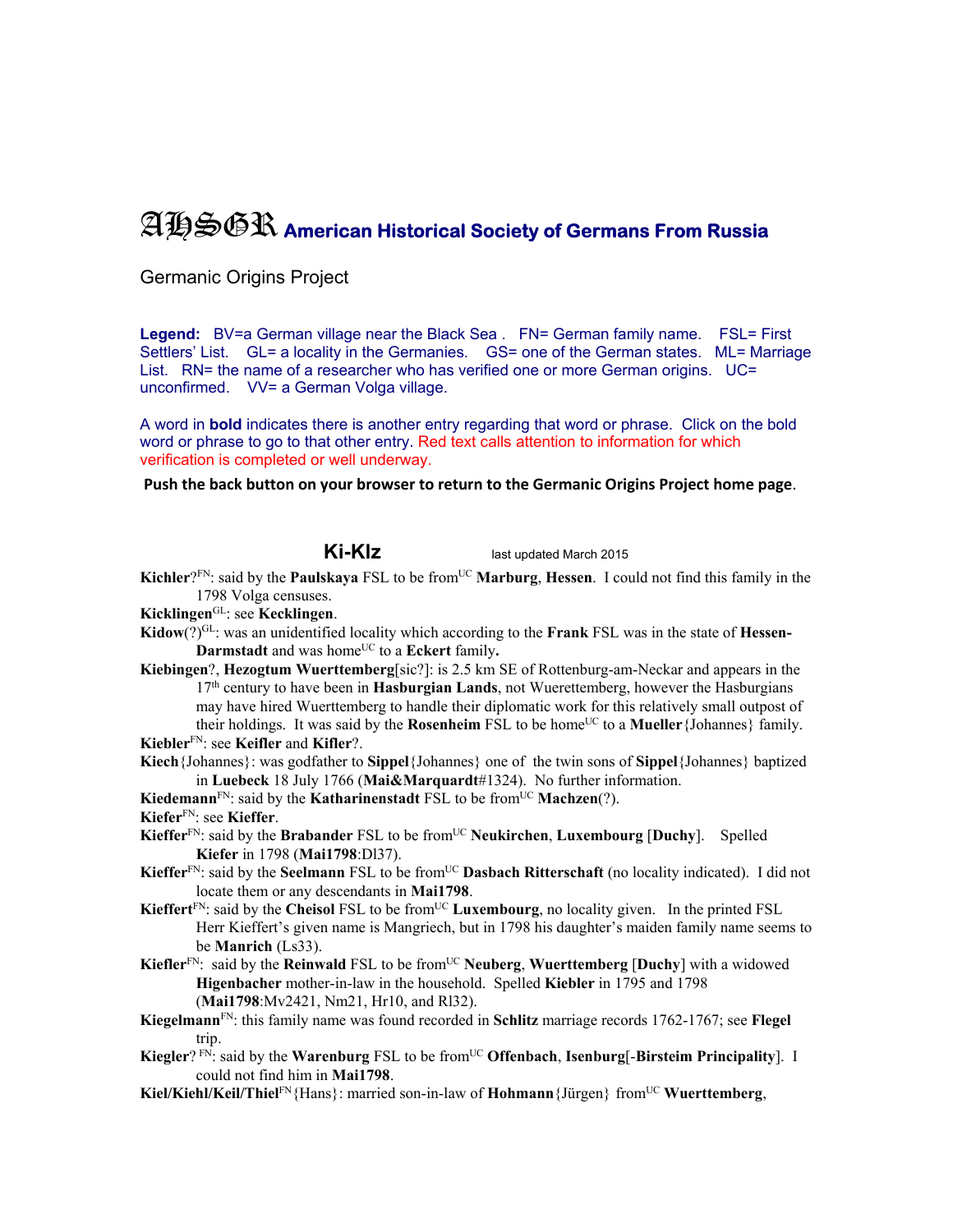arrived at **Flensburg, Schleswig Royal Duchy** in April 1762. He deserted **Denmark** in June 1765 and later was recorded in the church books of **Neu-Saratowka** colony near **St. Petersburg** (**EEE** p.473).

- **Kiel**{Johannes}: **KS**138 says he came from **Allendorf** near **Giessen** and went to **Schaffhausen**. On 12 Sept 1766 {Johann & Anna} with 3 children arrived in **Russia,** he said to be from **Darmstadt**  (**Kulberg**4777). Later in 1766 {Johannes & A.Elisabeth} with 3 children too ship in **Oranienbaum** for the **Volga** on which trip he and a son died (**T**1469-1473). The **Schaffhausen**  FSL has not been fournd. Not identified in **Mai1798**.
- **Kiel**FN: also see **Kehl**.
- **Kiel, [Holstein-Gottorp Duchy**]: Said by the **Stahl-am-Tarlyk** FSL to be home<sup>UC</sup> to **Frank**, **Hesse**, **Pletner**? and **Schmidt** families. Same place as the next entry.
- **Kiel**GL, **Holstein**[**-Gottorp Duchy**]: is some 51 miles N of **Hamburg** city and some 36 miles NW of Luebeck city. Said by the **Bauer** FSL to be home<sup>UC</sup> to a Witt family. Said by the **Bettinger** FSL to be home<sup>UC</sup> to a **Busch** and perhaps a **Wilke**? family. Said by the **Boregard** FSL to be home<sup>UC</sup> to the Luis family. Said by the Dinkel FSL to be home<sup>UC</sup> to **Gromann**, and Weissbrot families. Said by the **Dobrinka** FSL to be homeUC to **Dietz** and **Graetz** families. Said by the **Enders** FSL to be home<sup>UC</sup> to three **Endersen** families. Said by the **Fischer** FSL to be home<sup>UC</sup> to an **Andersen** family. Said by the **Franzosen** FSL to be home<sup>UC</sup> to a **Suksdorf**?/**Suchsdorf** family. Said by the Graf FSL to be home<sup>UC</sup> to a Stollmann family. Said by the **Kamenka** FSL to be home<sup>UC</sup> to a **Heiland** family. Said by the **Kratzke** FSL to be home<sup>UC</sup> to a **Lange** family. Said by the **Laub** FSL to be home<sup>UC</sup> to **Althausen** and **Stern** families. Said by the **Merkel** FSL to be home<sup>UC</sup> to a **Flohr** family. Said by the **Reinhard** FSL to be home<sup>UC</sup> to frau **Appelberg**, the **Rolof** family, the **Sansor**?family, and possibly the **Lauber**? family. Said by the **Rosenheim** FSL to be home<sup>UC</sup> to a **Buchmeier** family. Said by the **Schaefer** FSL to be home<sup>UC</sup> to frau **Kreinert**/widow **Markus**, the **Uschtak** and **Wolf**{J.Daniel} families, and possibly to **Markus** himself. Said by the **Stahlam-Tarlyk** FSL to be home<sup>UC</sup> to the **Lampe** family. Said by the **Urbach** FSL to be home<sup>UC</sup> to Herr **Kahlmann**.
- **Kielerakpow**(?)<sup>GL</sup>, **Holstein**: an unidentified place said by the **Dobrinka** FSL to be home<sup>UC</sup> to a **Cabobel** family. This might be **Kiel**, **Holstein**?
- Kielwein<sup>FN</sup>: said by the Seelmann FSL to be from<sup>UC</sup> Triest. I did not locate her or any descendants in **Mai1798**.
- **Kies**FN{Abraham, David}: listed by the 1816 **Glueckstal** census (**KS**:671,675) with no origin; but **KS**:329 said they were from **Moehringen**, **Stuttgart** [**Amt**], **Wuerttemberg**. Using **FHL**(1,055,882-7), the **GCRA** verified this origin. One of the sons married a **Zehender**. See the GCRA book for more.
- **Kies**FN{Jacob}: listed by the 1816 **Glueckstal** census (**KS**:674, 677) with no origin, but said by **KS**:329 to be from **Moehringen**, **Stuttgart** [**Amt**], **Wuerttemberg**. The **GCRA** proved this family was not fromUC Moehringen, and almost surely was fromUC **Tscherwenka, Batschka, Hungary**. See their book for more detail.
- **Kies**{Georg}: married **Schott**{A.Elisabeth} 10 Oct 1765 in **Luebeck** (**Mai&Marquardt**#1177). **KS**138 mistakenly gives 1766. No further information.
- **Kies**{J.Heinr.}: **KS**138 says he left **Ulfa** near **Buedingen**.
- **Kies**FN: also spelled **Kiess**, **Kiesz**, **Kis**, and **Kiss**.
- **Kieselbach**<sup>GL</sup>: said by the **Shcherbakovka** FSL to be home<sup>UC</sup> to the **Schaefer**{Conrad} family. I found two Kieselbachs: one in **Kursachsen** 44 km SE of **Leipzig**, and one in **Eisenach Duchy** 20 km SW of **Eisenach** city.
- **Kiesling**{J.Sigmund}: married **Foerster**{Charlotta A.M.}: in **Rosslau** 4 April 1766
	- (**Mai&Marquardt**#887). **KS**138 has the wrong year: 1765. I did not find them in any published FSL or in **Mai1798**.
- **Kiesling**FN: also see **Kiserling**.
- **Kiess**FN: see **Kies**.
- **Kiesser**FN: see **Kisser**.
- **Kiesz**FN: see **Kies**.

**Kietering**: **Anhalt-Dessau** archival records say this man left for **Russia** from **Dessau** city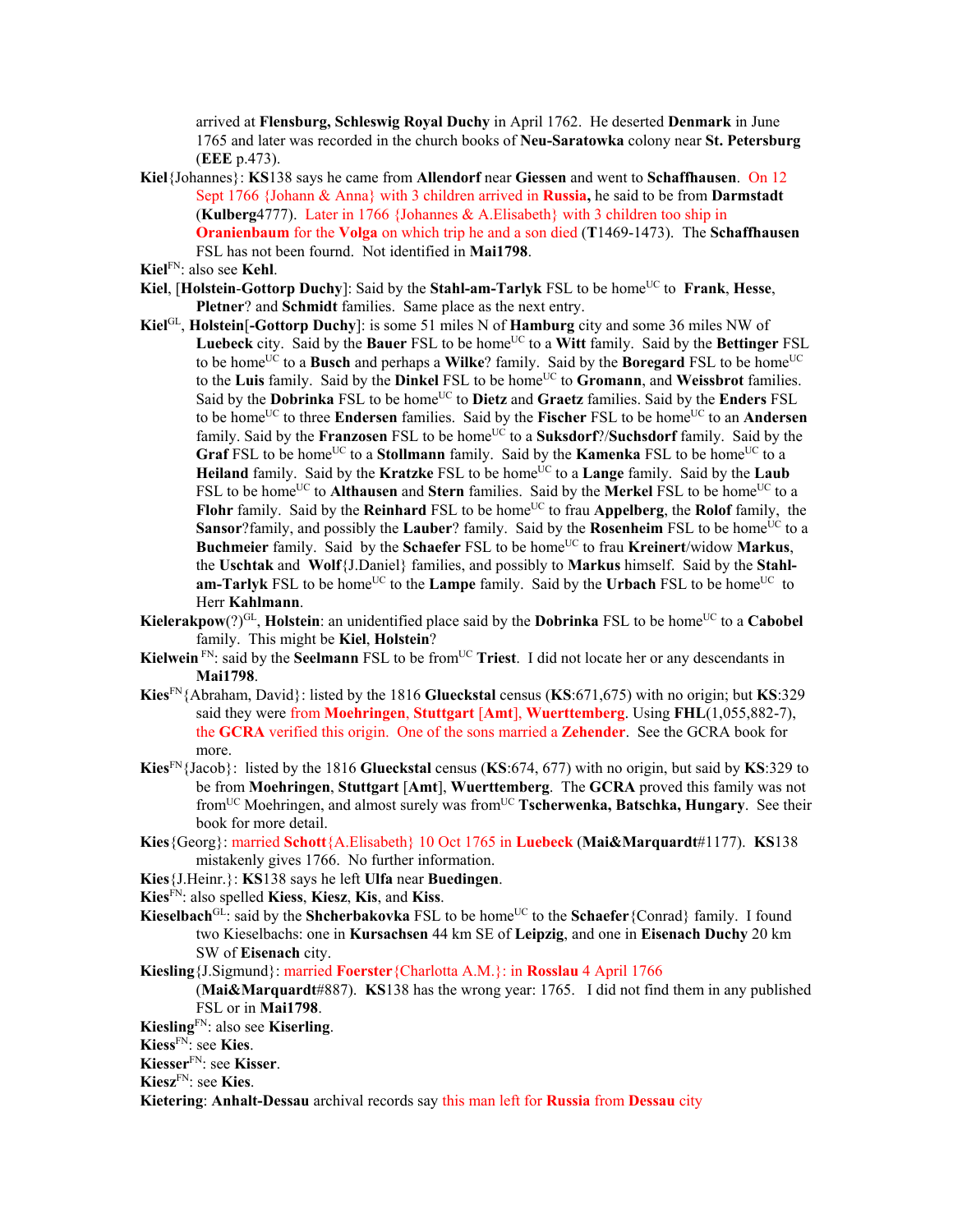(**Mai&Marquardt**#1101). **KS**138 says he came with wife and 2 children. No further information.

- **Kieve/Klieve/Kiehe/Kibe**{J.Micherl}: arrivied at **Flensburg** in Nov 1761. With wife and child he last reregistered in **Denmark** in January 1765. Later they settled in **Riebensdorf** colony in **Woronesh** (**EEE** p.473).
- **Kiewik**{Karl Adam}: **KS**:82 and 138 say he was from<sup>UC</sup> **Reval** on the Baltic and in 1764 was sent on to the **Saratov** area as part of the group of colonists transported under the command of Captain Paykul and Cornet Rehbinder. I have not found them in any published FSL.
- **Kiewit**FN: see **Kiwet**?.
- **Kifler**?FN: a frau **Kifler**? was said by the **Enders** FSL to be a **Kolberg** widow fromUC **Durlach**. The **Enders** 1798 census said her maiden name was **Riesch** (**Mai1798**:En12).
- **Kifler**?FN: said by the **Enders** FLS to be a step-daughter living in a **Kraft** household. A **Luebeck** ML gave her mother's maiden name as **Kuemler**; but the 1798 **Katharinenstadt** census gave her mother's maiden name as **Kiebler** (**Mai&Marquardt**#114).
- **Kifler/Kuemler/Kiebler**{Louissa/M.Louise}: married **Kraft**{Martien} in **Luebeck** 1 April 1765 (**Mai&Marquardt**#5). Not found in **Kulberg** or in **T**. By 27 March 1766 {Martin & **Kifler**(?){Maria Louise} with 1 son had settled at **Enders** FSL #25, he said to be from<sup>UC</sup> **Kurpfalz** (no locality given) and the wife was reported to be from **Paterburg**; the household included a **Kifler**(?) step-daughter. By 1798 he had died and his widow **Kiebler**{M.Louisa} had remarried and was in **Krasnoyar (Mai1798**:Ks114).
- **Kihsler**FN: see **Kissler**.
- **Kilb**<sup>FN</sup> said by the **Seewald** FSL to come from<sup>UC</sup> **Schmitthausen, Zweibruechen.** Later spelled **Kuelpe**.
- **Kilchberg**GL, **Tuebingen** [**Amt**], **Wuerttemberg**: is some 3.5 miles SW of **Tuebingen** city, and was proven by **GCRA** to be home to the **Kapp** family that went to **Glueckstal**. See the **GCRA** book for more details.
- **Kildau/Kildow**FN: see **Kuelthau** and **Kuhlthau**.
- **Kilian**FN{A.Barbara}: the **Buedingen** ML says this woman (no origin given) married **Kahl**{J.Conrad} 10 March 1766 (**Mai&Marquardt**#403). **KS**138 mistakenly had **Tahl**{J.Konrad}.Not found in **Kulberg** or in **T**. By 20 June 1767 this couple with a new born had settled at **Dobrinka** FSL #78, he said to have come from **Lauterbach, Riedesel**.
- **Kilian**{A.Marg.}: **KS**140 with husband **Koerper**{Valentin} and 5 children she left **Altheim** near **Dieburg**  for **Russia**.
- **Kilian/Killen**{Catharina}: was a godparent at the 18 July 1766 **Luebeck** baptism of a daughter of **Has**{Matteus} and his wife **Ludwig**{Catharina} (**Mai&Marquardt**#1326). No further information.
- **Kilian**: also see **Jan**.
- **Kilianstaedten**, **Hanau** [**County**]: is 8 km NW of **Hanau** city and was said by the **Warenburg** FSL to be home<sup>UC</sup> to a Gottfried widow.

**Kilien**: go to **Killian**.

- **Killingen**?GL, **Wuerttemberg** [**Duchy**]: is 4 miles SE of **Ellwangen** city and was said by the **Reinwald** FSL #40 to be homeUC to **Bittermann**, **Henn**/**Huehn**, **Reppuhn**, and **Wittmann**{HansGeorg} families. In the 1760s Killingen was in a small country called **Kocher**.
- **Killmeyer**FN: go to **Kohlmeier**.
- **Kilmeis**?, **Schwaben**: an unidentified place said by the **Leitsinger** FSL to be home<sup>UC</sup> to a **Wiedemann** family.
- **Kilrastof**(?)<sup>GL</sup>, **Holstein**: an unidentified place said by the **Dinkel** FSL to be home<sup>UC</sup> to **Arp** and perhaps **Benedikt** families.
- **Kilstadt**?, **Hannover**: an unidentified place said by the **Schaefer** FSL to be home<sup>UC</sup> to the **Kraemer** family.
- **Kiltau**FN: see **Kuelthau.**

```
KilthauFN: see Kuelthau.
```
- **Kiltz/Kilz**?FN{J.Lorens/Lorenz}: married **Wegner**{M.Elisabeth} in **Rosslau** 7 April 1766
	- (**Mai&Marquardt**#909). **KS**138 has {Lorenz} and the wrong year: 1765. Not found in **Kulberg**  or in **T**. By 7 June 1767 **Kilz**(?){Lorenz & Elisabeth} and one child had settled at **Boaro** FSL #3,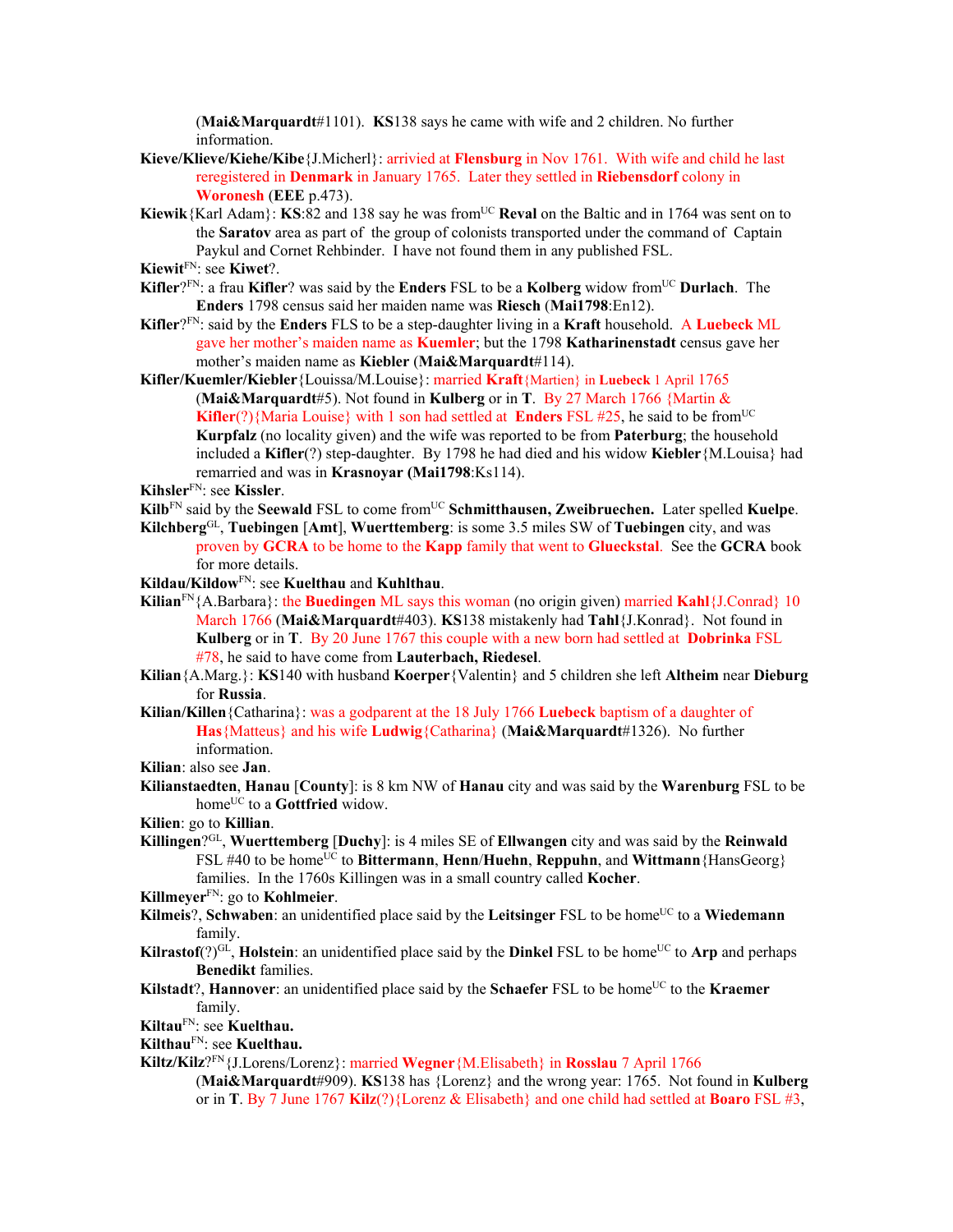he said to be from<sup>UC</sup> Zerbst (no locality mentioned). Spelled Kiltz in 1778 and 1798 (Mai1798: Mv296, Or37).

**Kilz**: go to **Kiltz**.

**Kimbald**FN: see **Gimbald**.

**Kimberg**(?)GL go to **Kemberg**.

**Kimel**FN: see **Kimmel**.

**Kimets**FN: see **Kemet**.

- **Kimler**FN: not found in an FSL but was in the 1775 **Grimm** census #114. Spelled **Kimmel** in 1798 (**Mai1798**:Gm23).
- **Kimmel**{Hans/J.Adam}FN: said by the **Rohleder** FSL to be fromUC the **Fulda** [**Bishopric**] with the wife from UC the **Wuerzburg** [**Bishopric**] (no locality mentioned in either case). Spelled both **Kemmel** (**Mai1798**:Sz18) and **Kimmel** both in 1794 when moving from **Luzern** back to **Rohleder** and when the maiden name of the wife was given as **Voelker** (Mv1621) and 1798 when the maiden name of the wife (2<sup>nd</sup>?) was given as **Zimmermann** (Rl33).
- **Kimmel**<sup>FN</sup>: his first wife was said by the **Rohleder** FSL to be from<sup>UC</sup> **Wuerzburg** [Bishopric].
- Kimmel/Kuemmel<sup>FN</sup>{Balthasar}: on 4 July 1766 with wife {Susanna Margaretha} and 2 children he arrived in **Russia** said to be fromUC **Gelnhausen** (**Kulberg**#2047). By August 1767 with wife {Anna}and one daughter he had settled in **Walter** FSL #50 to be fromUC **Gelnhausen**. **Jim Pickelhaupt** says he verified this origin.
- **Kimmel/Kimel**{Barbara}: from **Eiterfeld** she married **Ahm**{Valentin} 16 Apr 1766 in **Buedingen** (**Mai&Marquardt**#541). **KS**118 has **Kimel**. Not found in any later source.
- **Kimmel**FN: this family name was found recorded in **Schotten** parish records for many generations prior to 1767; see **Flegel** trip.
- **Kimmel**FN: also see **Kimler**.
- **Kimmels** FN: see **Kemmet**.
- **Kincz**{David}: **KS**138 says he came from **Tiefenbach** near **Wetzler**. No further information.
- **Kind**<sup>FN</sup>: said by the **Paulskaya** FSL to be from<sup>UC</sup> **Ren**?, **Hannover**.
- **Kind/Quint**FN{A.Elisabeta}: according to a **Luebeck** ML this woman married i15 July 1766 **Schaeffer**{Andreas} (**Mai&Marquardt**#183). By 1767 they were in **Phillipsfeld** (FSL #32) where her name seems to have been spelled **Quint**.
- Kind<sup>VV</sup> (aka Bashkakovka): a Lutheran colony founded in 1767 on the eastern side of the Volga river not far from **Naeb**. To the best of my knowledge no copy of its First Settlers' List has been found and published. Anyone learning of such a document, please let us know immediately. The following are some possible first settlers:

**Albert**{Elisabeth nee **Berg**}, **Beier**/**Becker**{Johannes}, **Berg**{Elisabeth frau **Albert**}, **Spahr**{Andreas}, **Weingaertner**{H.Wilhelm};

from **Bad Nauheim**, **Hanau County**: **Gerber**/**Herber**(**t**){Philipp}and {Christina} and family.

- **Kindelbrueck**?, [**Kur**-]**Sachsen**: is 27 km SW of **Sangershausen** city and was said by the **Schulz** FSL to be home<sup>UC</sup> to a **Herzog** family.
- **Kinder**{Julianna}: mother-in-law of **Felde**{Johannes} (**Mai&Marquardt**#589).
- **Kinderknecht**{Peter & Johannes}: said by the **Louis** FSL to be fromUC **Blieskastel**. **Denise Grau** proved the marriage of a **Schledor** woman with a **KennerKnect** man, the baptism of two of these children, the father's death and her later marriage to **Wassinger**{Joseph in **Ormesheim**, 9 km SW of **Blieskastel**, **Nassau-Saarbruecken County**.
- **Kindermann**{Andreas}: married **Kirstein**{Maria} 12 June 1766 in **Rosslau** (**Mai&Marquardt**#1011). **KS**138 has the wrong year: 1765. Not found in any later source.
- **Kindsvater**<sup>FN</sup>: said by the Stumpp supplement to the **Dietel** FSL to be from<sup>UC</sup> **Pfalz** (no locality indicated). **Brent Mai** has confirmed in the local parish records that this family is from **Herxheim-am-Berg, Kurpfalz**. Jerry Goertzen says a member of the family in Germany has family records back to 1586. For 1798 see **Mai1798**:Dt9, 12, 14, Hs33. The wife's maiden name was spelled **En**(**ns**) in 1798 (Dt9).

**Kinisem**: see **Koenigheim**, **Tauberbischsheim**, **Kurmainz**.

**Kinkler** {Just Ludwig}: said by the Recruiter Beauregard list to have come from<sup>UC</sup> Wezlar going to **Schaffhausen** in 1768 (**Lk**88); which would likely make them among the **Schaffhausen** first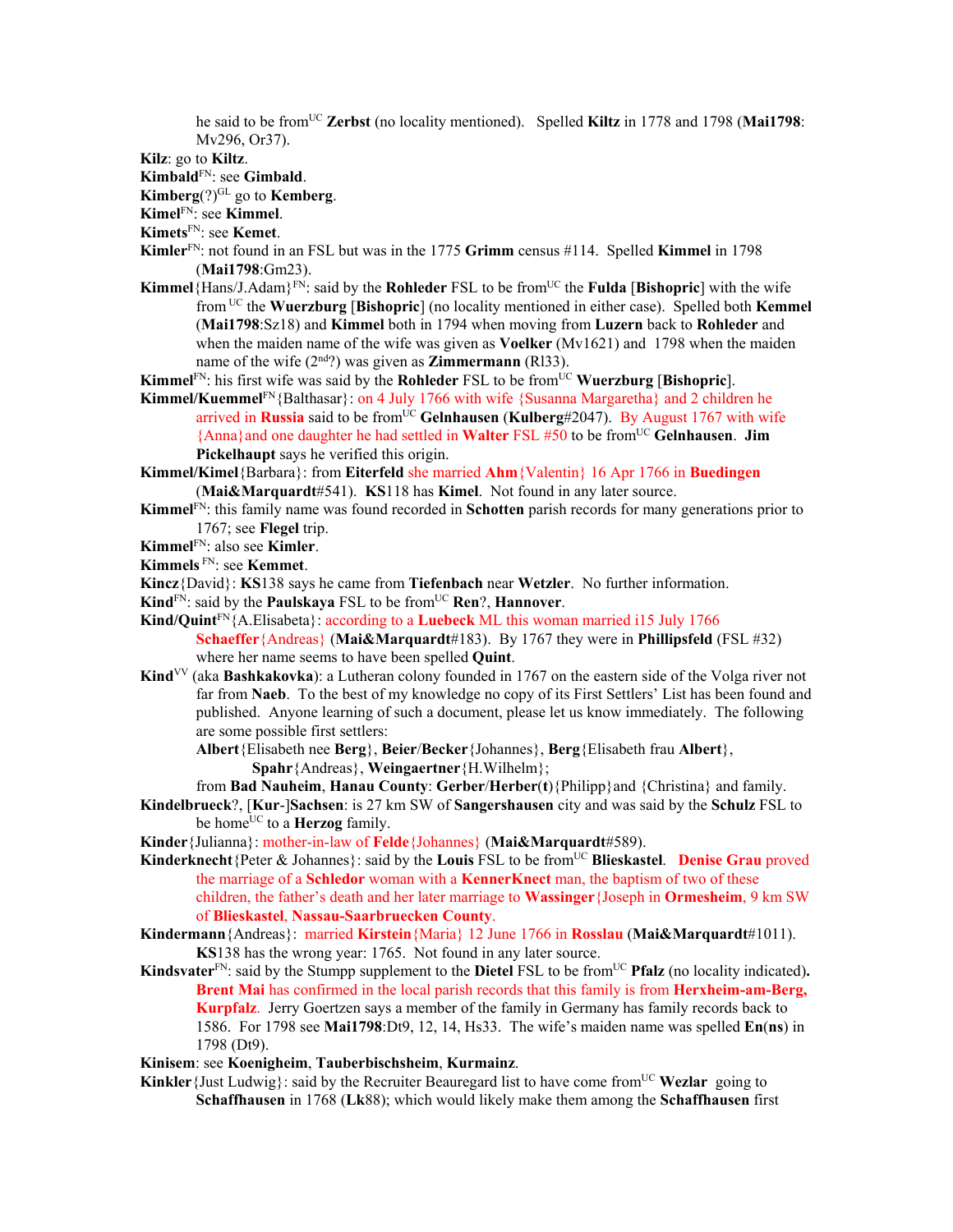settlers. In 1798 a likely daughter was in **Schulz**;a census note said she had come there from **Schaffhausen** (**Mai1798**:Sz9).

**Kinnerl**{A.Margaretha}: she and husband **Weyle**{Jacob Adam}, son of {Jacob Adam} from **Neu Isenburg** had a son (J.Jacob Stephan}baptized in **Luebeck** 16 May 1766 (**Mai&Marquardt**#1314). Not found in any later source.

**Kins**? {Johannes}<sup>FN</sup>: said by the **Krasnoyar** FSL to be from<sup>UC</sup> **Laubach.** 

**Kinsel**FN: see **Kinzel**.

- **Kinterchener**?<sup>GL</sup>, **Bamberg**: an unidentified place said by the **Paulskaya** FSL to be home<sup>UC</sup> to a **Fau** family and possibly a **Mecker** family.
- **Kinzburg**?, **Schweiz**: an unidentified place said by the **Dehler** FSL to be home<sup>UC</sup> to a **Heinze** family.
- **Kinzel<sup>FN</sup>:** said by the **Norka** FSL to be from<sup>UC</sup> **Hessen** (no locality mentioned). Spelled **Kinsel** in 1798 (**Mai1798**:Nr11).
- **Kinzeldorf**?, **Kurmainz**: an unidentified place said by the **Dehler** FSL to be home<sup>UC</sup> to a **Freudenberg**/**Friedenberg** family.
- **Kinzenbach**?<sup>FN</sup>: said by the **Boregard** FSL to be from<sup>UC</sup> Schwelm, Westfalen. I could not find this family in the 1798 Volga censuses.

**Kippelbach**, [**Herrschaft-Gersfeld**]: a small place near **Gersfeld-an-der Rhone**.

- **Kippenheim**, **Baden-Baden Margraviate**: is 32 km SSE of **Strasbourg**, and was the southern-most holding of this **Margraviate**.
- **Kipper/Gipper**?/**Giper**?<sup>FN:</sup> said by the **Kratzke** FSL to be from<sup>UC</sup> **Hesse-Darmstadt.**
- **Kippert**FN: see **Klippert**.
- **Kippes**FN: said by **Pfeifer** FSL to be fromUC **Werzenburg**, **France**.
- **Kippes/Caps** {Peter}: said by Recruiter Beauregard's list to have been from<sup>UC</sup> **Bonbaden, [Solms**-**Braunfels County**] (**Lk**25). Spelled **Caps**{Peter} by **KS**123 which says family included the father, mother and 3 children. I could find no member or likely descendant of this family in **Mai1798**.
- **Kippes** {Barbara}: a 43 year-old single from<sup>UC</sup> Fuchsstadt near **Hammelburg** died in **Buedingen** 17 May 1766 (**Mai&Marquardt**#1220). No further information.
- **Kippes**FN: also see **Kappes**.
- Kirbs {Friedrich}: KS:82 and 138 say this party of was from<sup>UC</sup> (Welches?, Frauenburg(spelling?) and in 1764 was sent on to the **Saratov** area as part of the group of colonists transported under the command of Captain Paykul and Cornet Rehbinder. **KS**138 says **Frauenburg** is near **Marburg**. I have not found them in any published FSL.
- **Kirberg**: is 10 km SE of **Limburg-an-der-Lahn**. Up until 1790 it was the chief center of a quasiindependent country which stretched about 6 km to the NW and 3 km to the SE of the town.
- **Kirburg**(?)**/Kurbburg**(?)<sup>GL:</sup>an unidentified place said by the **Kamenka** FSL to be home<sup>UC</sup> to a **Baer**/**Beer/Baehr/Bayer**? family. There are at least two Kirburgs in Germany: one in **Rhineland-Palatinate** some 21 miles NNW of **Limburg-am-der-Lahn**, and one in **Hesse** 6 miles SE of **Limburg**.
- **Kirburg**GL, **Rhineland-Palatinate**: is some 16 miles WSW of **Dillenburg** town, and in the 1760s probably was part of **Nassau-Dillenburg County**. In 1972 the **Flegel**s found mention of the following families in 1762-67 Kirburg church marriage records: **Becker, Bender, Bertz, Blaser, Brenner, Bucher, Christian, Eberhardt, Engelhardt, Fink, Fischer, Giel, Habel, Hein/Heyn, Held, Heldt, Hem, Hoeltzermann, Hoffman, Imheuser, Imhoeuser, Just, Kle, Klein, Kober, Koch, Kolb, Krahn, Krieger, Leonhardt, Lichtentaeler, Meyer, Mochenhapt, Moog, Mueller, Muller, Naus, Nies, Niess, Nirchega, Pfautz, Pfortz, Philippi, Rinfurt, Rulsmann, Schmidt, Schmitt, Schnabel, Schneider, Schnell, Schumann, Schuster, Schutz, Spaeth, Spamer, Spiess, Steiger, Stein, Stunk, Uhr, Weinbrenner, Wentzelmann,** and **Weyand**.
- **Kirchardt**GL, **Sinsheim Amt**, **Baden**: is some 6 miles SE of **Sinsheim** city, and said by **KS**:289 **Glueckstal** census to be home<sup>UC</sup> to **Haaering/Goehring** family that went to **Glueckstal**. It was home to **Brenneise/Brenneisen**, **Huber**, **Sauter/Sautter**, and **Voll** families that settled in **Gueldendorf, Odessa**, as well as home to a **Horner/Hoerner/Herner** family that settled there. Proved by the **GCRA** as home to the **Frasch** family that went to **Kassel**.

**Kirchbaum**: go to **Kirschbaum**.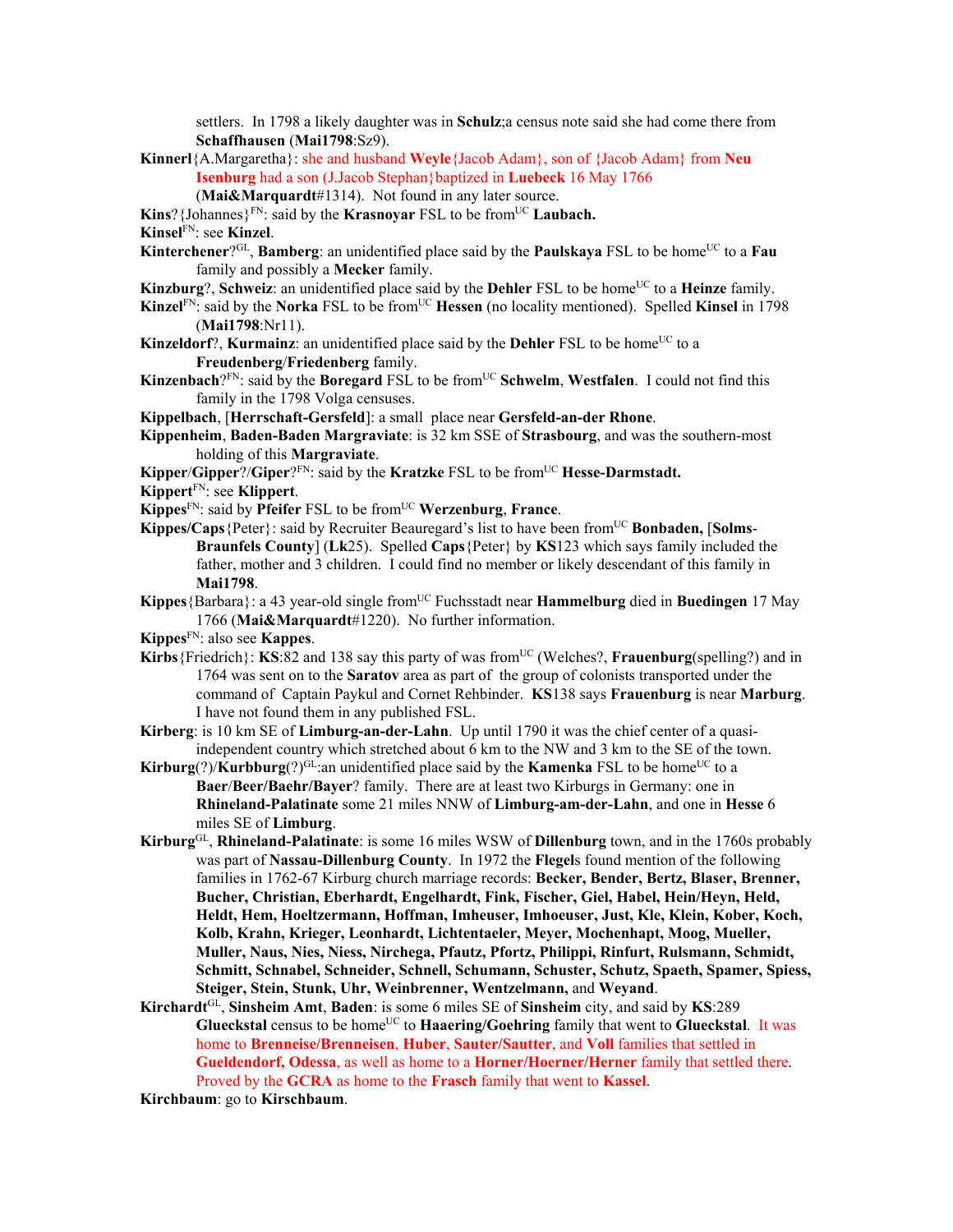**Kirch Beerfurth**GL, **Erbach County**: is now in **Hessen** some 6 miles NW of **Erbach** city and 3 km S of **Fraenkisch-Crumbach**, and home of the **Walter**/**Walther**FN first settlers of **Walter** colony who left **Fraenkisch-Crumbach** in 1766 along with a **Froelich** family (**Gieg1**), of which so far I have no record in **Russia**. Also said to be home<sup>UC</sup> to the father of **Mertz**{J.Peter} who married **Muth**{A.Margaretha} in **Fraenkisch-Crumbach** (**Mai&Marquardt**#751).

**Kirchberfurt**GL: see **Kirch Beerfurth**.

- **Kirchberg**<sup>GL</sup>: an unidentified place said by the **Shcherbakovka** FSL to be home<sup>UC</sup> to the **Wassenmueller** family. This may have been **Kergieberber** and was said by the **Buedingen** ML to be in **Loewenstein** (**Mai&Marquardt**#556). There were many Kirchbergs in the Germanies but I can find none on **Loewenstein** lands; **Kirchberg-an-der-Murr** (see below) would have been the closest.
- **Kirchberg**<sup>GL</sup>, **Baden**: an unidentified place said by the **Koehler** FSL to be home<sup>UC</sup> to a **Leonhard** family and possbily a **Weilinger** family.
- **Kirchberg**GL, **Baden-Durlach**: an unidentified place said by the **Louis** FSL to be home<sup>UC</sup> to a Marx family and an unknown widow [who might have been the widow **Brandt**].
- **Kirchberg**GL, **Hessen**: said by the **Bauer** FSL to be home<sup>UC</sup> to a **Ferber** family. This may be the Kirchberg that is some 6 miles NNE of **Giessen**.
- **Kirchberg, Hessen**-**Darmstadt Landgraviate**: Heinz Heischkamp using published **Kirchberg** church records (**Rutterhausen** parish) proved the birth (1732) and confirmation (1746) of **Bachman**{J.Heinrich} here. This origin information was forwarded this Index by **Pickelhaupt**{Bill}.
- **Kirchberg**GL, **Schwaben**: said by the **Mariental** FSL to be home<sup>UC</sup> to a **Boxler** family. This probably is the Kirchberg that is some 35 miles S of **Nagold**.
- **Kirchberg**[-**an**-**der**-**Murr**], **Backnang** and **Marbach** [**Amt**], **Wuerttemberg**: is 3.5 miles E of **Marbacham-Neckar** and 4 miles W of **Backnang** city, and was proven by the **GCRA** to be home to the **Laier**/**Layher** family that settled for a time in **Neudorf**.
- **Kirchbracht**GL, [**Isenburg-Birstein**? **County**]: is some 9 miles N of **Waechtersbach, Hessen.** According to the **Buedingen** ML this was home<sup>UC</sup> to the **Schott** man who married a **Scheller** woman in 1766 (**Mai&Marquardt**#505); by 1767 this couple was in **Moor**. Said by the **Buedingen** ML to be home<sup>UC</sup> to the **Weinberger** woman who married an **Kayser** man in 1766; by 1767 this couple was in **Norka**; Stumpp said this place was near **Waechtersbach** (**Mai&Marquardt**#678).
- **Kirch-Brombach**, **Breuberg Condominium**: is 5 miles SSW of **Hoechst-im-Odenwald**. **Goettman**{Margaretha E.} in 1765 in **Michelstadt** married **Hoffmann**{J.Heinrich}, after which they lived in **Langenbrombach** prior to immigrating to **Frank** FSL #90.
- **Kirchdorf** $G<sup>L</sup>$ : an unidentified place said by the **Kraft** FSL to be home<sup>UC</sup> to a **Schmidt**, and perhaps a **Sterlang** family. There were numerous Kirchdorf in the Germanies.
- **Kirchener**{Johann}: from **Bremich, Wuertburg** married **Gill**{Maria} in **Buedingen** 1 May 1766 (**Mai&Marquardt**#609). **KS**138 has **Hiller**{Maria} and confuses her groom's origin with hers.
- **Kirchenhein**FN: said by the **Norka** FSL to be the orphaned daughter of Friedrich Kirchenhein living in a **Hohnstein** household.
- **Kirchentellinsfurt**GL, **Tuebingen Oberamt**, **Wuerttemberg**: is some 3 miles E of **Tuebingen** city and proven by the **GCRA** to be the birthplace of the **Nagel** who went to **Bergdorf**; see their book for more details. **Curt Renz** proved it was home to the **Nagel** family that settled in **Hoffnungstal, Bessarabia**.
- **Kircher**{Peter}: **KS**138 says he left from **Kaichen** near **Friedberg**. No further information.

**Kirchgesner**: see **Kirchgessner**{Valentin}.

- **Kirchgessner**<sup>FN</sup>: said by the **Koehler** FSL to be from<sup>UC</sup> **Gemuenden-am-Main**.
- **Kirchgessner**{Valentin}: a daughter {Katharina} moved from **Luzern** to marry in **Schoenchen** in 1789 (**Mai1798**:Mv1617, Sn5??). Found listed in no FSL, they may have been among the **Luzern** first settlers. He was listed as a **Kirchgesner** in 1767 along with a parent and two sisters (**Lk**1830).
- **Kirchgessner** {Karl}<sup>FN</sup>: said by the **Schoenchen** FSL to be from<sup>UC</sup> **Rosenberg**. I could find no member of this family in **Mai1798**.
- **Kirchgessner** {Valentin}<sup>FN</sup>: said by the **Schoenchen** FSL (sn7) to be from<sup>UC</sup> **Rosenberg**. Alikely son was in **Luzern** in 1798 (**Mai1798:**Lz25)..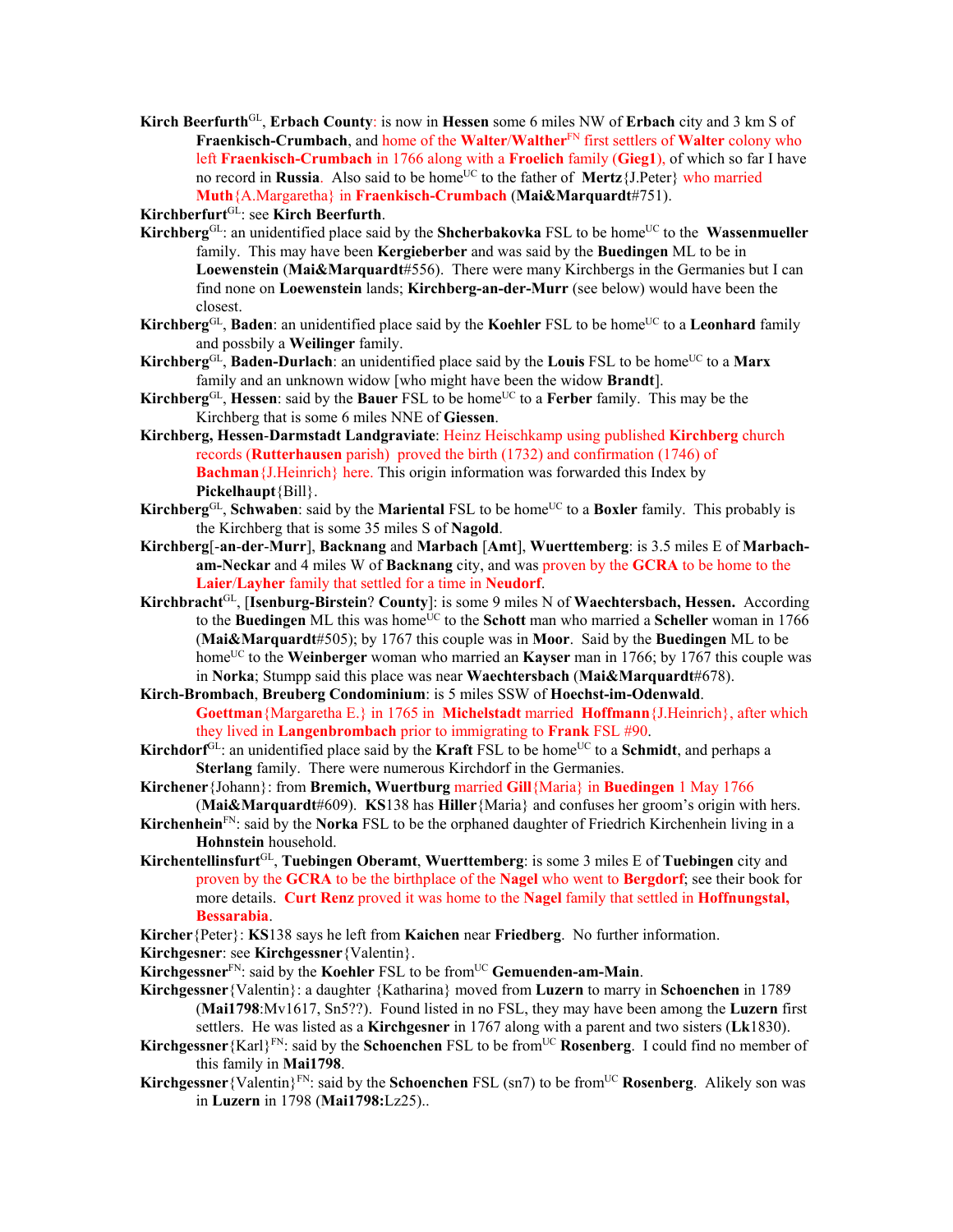**Kirchhalt**<sup>GL</sup>, **Hanau** [**County**]: an unidentified place said by the **Katharinenstadt** FSL to be home<sup>UC</sup> to a **Krefeld** family. Pleve has at other times rendered this Kirchhahn and Kirchnahn. Many additional spellings have been checked for territory that was **Hanau County**.

- **Kirchhausen**GL, [**Tuetonic Order**]: is some 5.5 miles NW of **Heilbronn** city, and was said by the **Boregard** FSL to be home<sup>UC</sup> to the **Maerz** family.
- **Kirchheim**<sup>GL</sup>: an unidentified place that might have been home<sup>UC</sup> to the **Klipfel** who went to **Berdorf**. See the **GCRA** book for detail. There are at least 4 **Kirchheim** in **Baden-Wuerttemberg** today.

Kirchheim<sup>GL</sup>: an unidentified place Said by the **Caesarsfeld** FSL to be home<sup>UC</sup> to a **Loebe** family.

- **Kirchheim**GL, **Hessen**: is some 14 miles NE of **Alsfeld**, and said by the **Katharinenstadt** FSL to be home<sup>UC</sup> to a **Kahlbrenner** family.
- **Kircheim**, **Nassau**-**Weilburg** [**Principality**]: is 24 km WNW of **Worms** city centre and was said by the **Straub** FSL to be home<sup>UC</sup> to a **Lieber** family.
- **Kirchheim**GL, **Ludwigsburg** [**Amt**], **Wuerttemberg**: an unidentified place mistakenly said by the 1816 Glueckstal census to be home<sup>UC</sup> to the Schreiber family, or perhaps this was Heuchelheim, Ludwigshafen mis-transcribed?
- **Kirchheim** [**Amt**] GL, **Wuerttemberg**: is some 15 miles SE of **Stuttgart** city, and was a District administrative center, now known as Kirchheim-unter-Teck.
- **Kirchheim-am-Neckar**, **Heilbronn** and **Besigheim** [**Amt**], [**Ludwigsburg Oberamt**], **Wuerttemberg**: the **GCRA** proved this to be home to the **Albrecht** and **Roesch** families that went to **Glueckstal**, and it believes it home<sup>UC</sup> to **Landsberger** aka frau **Schrieber** as well. It was proven by the **GCRA** to be home to the **Moench** family that settled in **Kassel**. See their book for detail.
- **Kircheim**[-**unter**-**Tech**], **Nuertingen** [**Amt**], **Wuerttemberg**: is 5 miles ENE of **Nuertingen** city. Mistakenly said by KS:418 to be home<sup>UC</sup> to the **Schaefer** family that went to **Glueckstal**.
- **Kirchener** {Johann}: from<sup>UC</sup> **Bremich, Wuerzburg Bishopric** married **Gill** {Maria} 1 May 1766 in **Buedingen** (**Mai&Marquardt**#609 & **KS**138 ). Not found in any later source.
- **Kirchenheimbolanden**GL: see **Kirchheimbolanden**.
- **Kirchgessner**{Johann}: married in **Luzern, Ihl**{A.Maria}of **Zug** daughter of {J,Adam} (**Mai1798**: , Lz25).
- **Kirchheimbolanden**/**Kirchheimbolende**GL, (**Nassau-Weilburg County**): is 15 miles WNW of **Worms** and 25 miles SW of **Mainz**, now in the Rhineland-Palatinate, and was said by the **Kamenka** FSL to be home<sup>UC</sup> to a **Leopold** family. Using LDS Film #247621 **Brent Mai** proved this the birthplace in 1742 of **Gross**{G.Friedrich} son of {J.Michael and Rebecka Wilhelmina} of **Kratzke**.
- **Kirchheimbolanden**GL**, Kurpfalz**: is in **Rhineland-Palatinate**, some 25 miles SW of **Mainz**, and said by the **Volmer** FSL to be home<sup>UC</sup> to a **Litikh/Littig/Littich**? family. This must be the same place as the preceding entry.
- **Kirchheimbonlanden** [**Amt**] GL, **Pfalz**: is some 23 miles NW of **Mannheim** city, and was a District administrative center.
- **Kirchheimbolende**GL, see **Kirchheimbolanden**.
- **Kirchner**{J.Peter & A.Maria}: were god parents at the 22 May 1766 **Luebeck** baptism the daughter of **Weber**{J.Ernst} (**Mai&Marquardt**#1291). {Peter & Anna} and one 5-yr old daughter arrived in **Russia** on 22 July 1766, he said to be from **Friedberg** (**Kulberg**2376). Not found in **T**. Before 1 July `1767 {Peter, wife A.Maria} and one 7-yr old daughter had settled at **Grimm** FSL #6, he said to be fromUC **Friedberg** (no locality mentioned).

**Kirchner**FN{G.Wilhelm}: married 9 April 1766 **Hentze**{Margaretha} in **Rosslau**

(**Mai&Marquardt**#925). On 18 June 1766 {Georg} and wife with no children arrived in **Russia**, he said to be from **Erfurt** (**Kulberg**1097). Not found in **T**. By 5 July 1767 {Wilhelm & Margaretha E.  $\}$  without children had settled at **Jost** FSL #10, he said to be from<sup>UC</sup> Erfurt, **Thueringen**.

**Kirchner**<sup>FN</sup>{Johannes}: said by the **Pfeiffer** FSL to be from<sup>UC</sup> **Wuerzburg** no locality indicated.

- Kirchner {J.Conrad}: from<sup>UC</sup> Meininger married Schueler {Perpetua} 23 April 1766 in Buedingen (**Mai&Marquardt**#578). Instead of **Meininger**, **KS**138 has **Orleshausen** near **Buedingen**. Not
	- found in any later source.
- **Kirchner**{Nikolaus}: **KS**138 says he left **Gonterkirchen** near **Nidda** in 1766. No further information.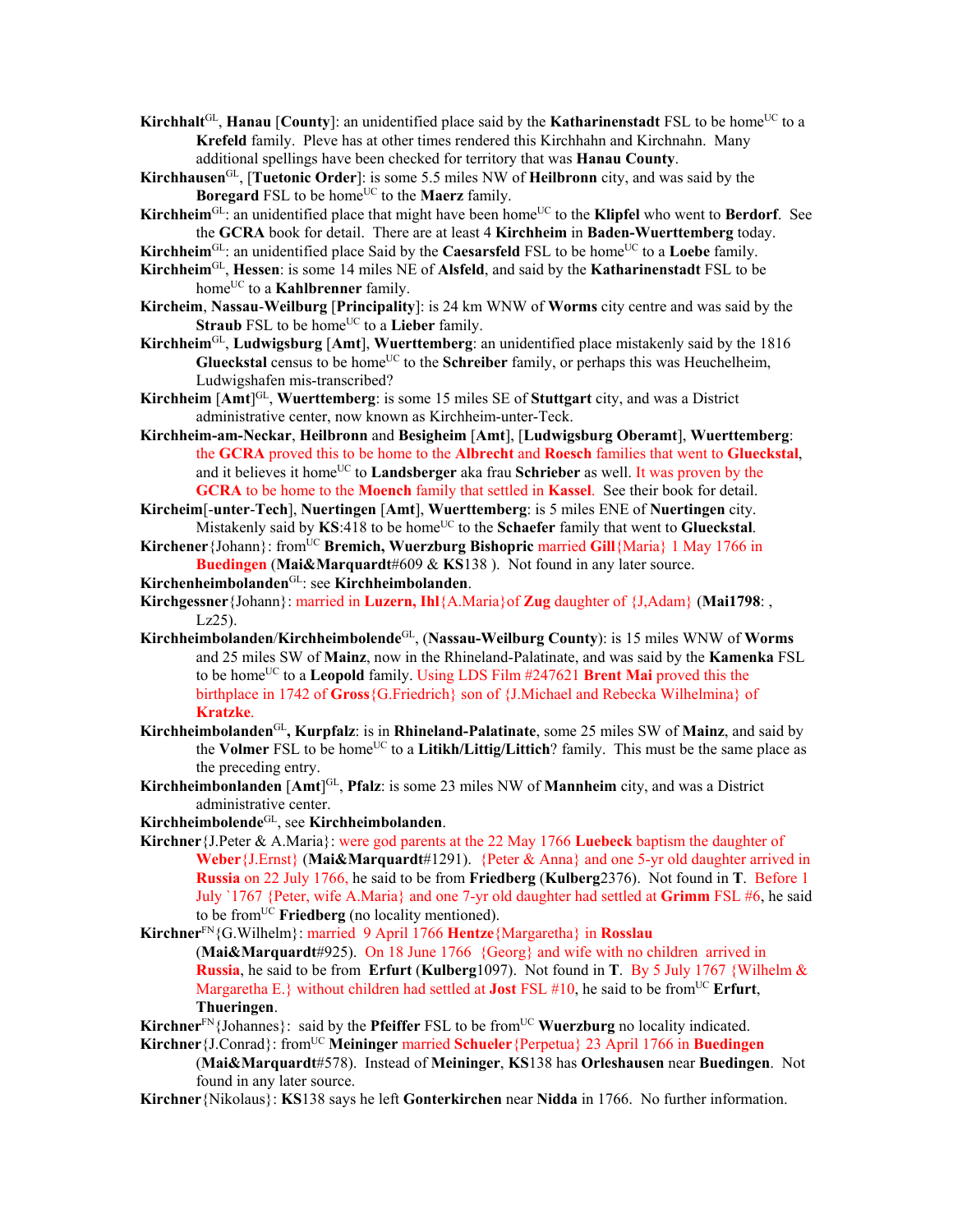**Kirchner**FN: this family name was found recorded in **Tann** marriage records 1762-1767; see **Flegel** trip. **Kirchner**FN: also see **Kerchner** and **Kirschner.** 

**Kirchroth**GL, [**Kur**-]**Bayern**: is some 21 miles ESE of **Regensburg** and said by the **Mariental** FSL to be home<sup>UC</sup> to a **Trier** family.

- **Kirchturm**<sup>FN</sup>: said by the **Ober-Monjou** FSL (#5a) to be an orphan girl in the **Sollbach** household. I could not find this woman in the 1798 Volga censuses.
- **Kirchturm**{Johann+w+2c}: **Kulberg**119 said they were Catholic from<sup>UC</sup> **Regensburg**: I did not find them in **T**.
- **Kirdorf**, [**Hessen**-]**Darmstadt** [**Landgraviate**]: is 1.5 km NW of **Bad Homburg** and was said by the **Urbach** FSL to be home<sup>UC</sup> to frau **Meier**{Friedrich}.
- **Kirn**GL, **Rhineland-Palantinate**: is some 29 miles WNW of **Alzey, Rhineland-Palatinate**.

**Kirner**FN: listed by the 1816 **Glueckstal** census (**KS**:672, 330) with no origin. The **GCRA** found reason to believe origin in **Weinsheim**, **Bad Kreuznach** [**Amt**], **Rheinpfalz** but did not verify this. **Koerner** is the better spelling.

**Kirsbach**<sup>GL</sup>, **Kurpfalz**: said by the **Laub** FSL to be home<sup>UC</sup> to an **Engel** family. The only Kirsbach I can find is some 35 miles WSW of **Koblenz** in what surely was not Kurpfalz territory.

**Kirnbach, Oesterreich**: an unidentified place said by the **Rosenheim** FSL to be home<sup>UC</sup> to a Geist family. **Kirschalt**GL**, Freie Adelprovinz der alten Ritter**: Evidently a variation of **Kerschvelt**.

**Kirschbach**(?)GL: an unidentified locality which according to the **Frank** FSL was in the state of **Erbach** and was homeUC to a **Bauer** family. Proved that this was **Pfirschbach**, **Breubach Condominium** (**Gieg1**).

Kirschbaum/Kerschbaum<sup>FN</sup>{J.Bernhardt/Bernhard/Leonhard}: On 8 Aug 1766 this couple and their 4 children arrived in **Russia**, he said to be from **Pfalz** (**Kulberg**3504) Later in 1766 {Leonhard & Cath. Margaretha} with 4 children took transport in **Oraienbaum** for the **Volga (T**6881). Said by the **Frank** FSL #113 to be fromUC **Hostet**(?), **Kurpfalz**. The **Frank** village coordinators found him as **Kirschbaum**{Bernhard} in **Kulberg** #3504, and as {Leonhard} in **T**6881. Using **Hochstaetten** church records (**Altenhasslau** church records on **Archion**, per Maggie **Hein**}. They proved his birth was 19 Oct 1707 in **Hochstaetten, Kurpfalz.**

**Kirschbaum/Kirchbaum**{Catharina Margaretha}: married **Pitz**{J.Jacob} in **Luebeck** 1 May 1766 (**Mai&Marquardt**#148). **KS**146 has {Jakob} & {Katharina}. Not identified in any later source.

**Kirschenmann**FN: see **Kirschmann**.

**Kirschfelt**GL**, Freie Adelprovinz der alten Ritter**: Evidently a variation of **Kerschvelt**.

**Kirschmann**FN: said by both the 1816 **Neudorf** census (#32) and **KS**:330 to have come from **Duerrweiler**, **Freudenstadt** [**Amt**], **Wuerttemberg** (modern spelling seems to be **Durrweiler** Using **FHL**#1,884,557, the **GCRA** proved this origin. See their book for much more. Also spelled **Kirschenmann**.

**Kirschner**<sup>FN</sup>: said (no locality mentioned) by the **Kutter** FSL to be from<sup>UC</sup> **Isenburg**. Later spelled **Kirchner**. There is a high probability that this family's records are in **Wolferborn** parish books – Dick Kraus.

**Kirschner**FN: this family name was found recorded in **Schotten** parish records for many generations prior to 1767; see **Flegel** trip.

**Kirstein**{Maria}: married **Kindermann**{Andreas} 12 June 1766 in **Rosslau** (**Mai&Marquardt**#1011). **KS**138 has the wrong year: 1765. Not found in any later source.

**Kirtorf(f)**GL , [**Hessen-Darmstadt Landgraviate**]: is 7 miles W of **Alsfeld and** said by the **Buedingen** ML and by Stumpp to be home<sup>UC</sup> to the **Schmidt** wife of **Buxmann** of **Mueller** (Mai&Marquardt:651). Also said to be home<sup>UC</sup> to **Schmidt**{Johannes} and to **Schmidt**{Dorothee} who were married in **Buedingen** 13 May 1766 (**Mai&Marquardt**#641). **KS**155 has {Dorothea} and **Kirtoff-bei-Alsfeld**. **Kulberg**5137 says they were from<sup>UC</sup> **Darmstadt**.

**Kis**FN: see **Kies**.

**Kisauer**?FN: said by the **Boaro** FSL to be from<sup>UC</sup> **Berlin**. Spelled **Kissauer** in 1794 and 1798 (Mai1798: Mv332, Or02).

**Kischkeer**: aka **Kisker**; see **Klein-ker**.

Kiselmann/Kisselmann<sup>FN</sup>{Matthias}: Lutheran, from<sup>UC</sup> Kurpfalz arrived at Schleswig city, Schleswig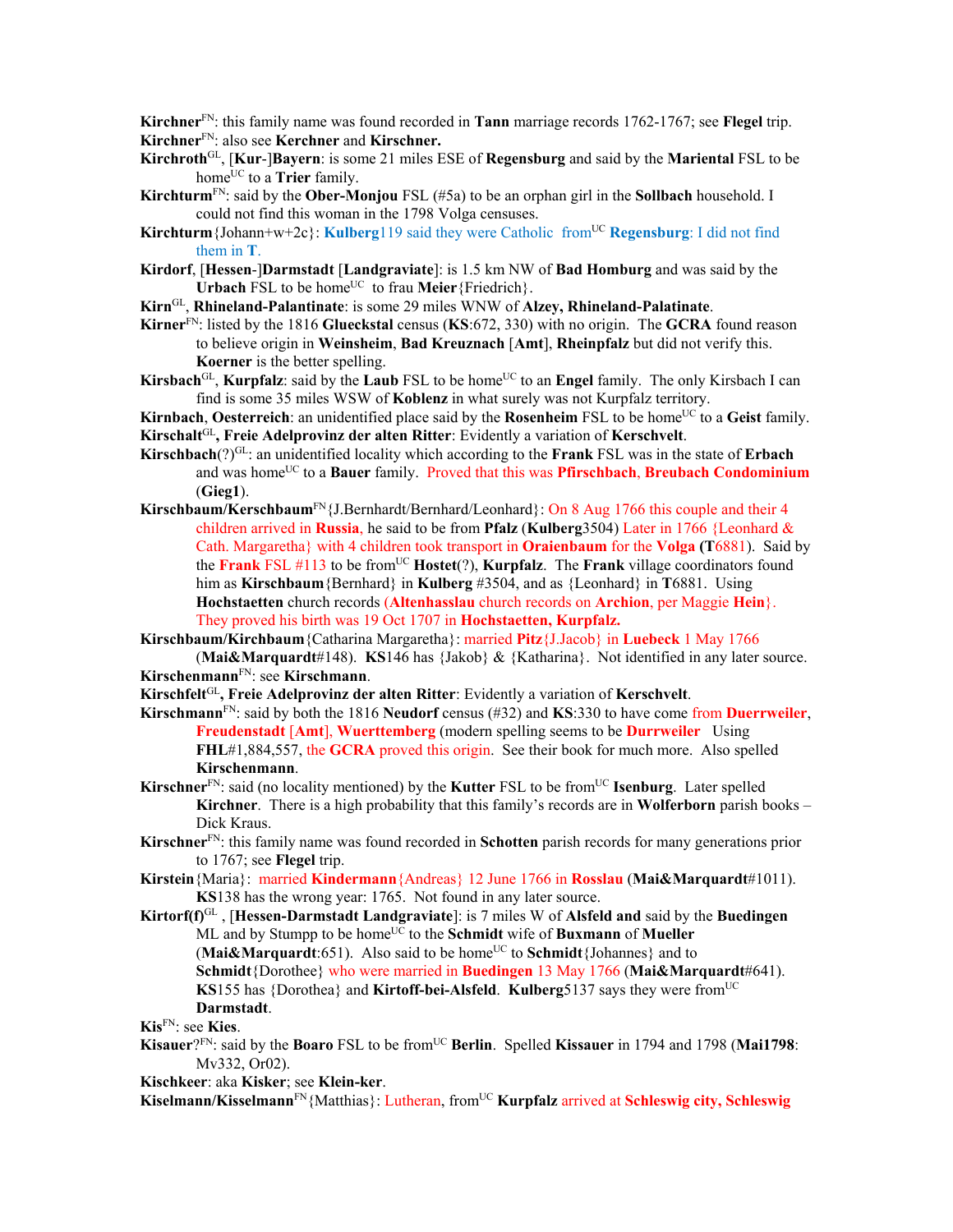**Royal Duchy** in July 1761. With wife he last reregistered in **Denmark** in January 1765 (**EEE** p.475). By March 1766 they had settled in **Balzer** FSL #22 which said he was from<sup>UC</sup>

**Wittenberg**. Spelled **Kisselmann** in 1798 (**Mai1798**:Bz41, Kk40, An35).

**Kiselmann**FN: see also **Kisselmann**.

- Kiserling?<sup>FN</sup>: said by the Mueller FSL to be from<sup>UC</sup> Welferode. In 1798 this family name is rendered as **Kiesling** (**Mai1798**: Ml04).
- **Kisi**?<sup>GL</sup>, **Darmstadt**: an unidentified place said by the **Fischer** FSL to be home<sup>UC</sup> **Jung**, **Justus**, and **Nau** families. This might be **Giessen**? Or **Kesselbach** which is about 1 mile NW of **Rabenau**?
- **Kisichheim**?GL: an unidentified place said by the **Kano** FSL to be home<sup>UC</sup> to a **Korn** family.
- **Kisker**, **Batschka**, **Ungarn**: aka **Klein Ker** 18 miles NW of **Novi Sad**. The **GCRA** found evidence that the **Kron** family was here before going on to settle in **Neudorf**. They also found it associated with **Brachenmacher** and **Kron** families.
- **Kislach**, **Gaisen**, **Podolia**: 2.4 miles NNE of **Gaisen**. The **GCRA** believed it near **Nemirow** [which seems to be 27 miles to the NW … rak] and found it associated with a **Kis** family in 1837.
- **Kislering**?<sup>FN</sup>: said by the **Kratzke** FSL to be from<sup>UC</sup> **Hamburg.**
- **Kisling**?<sup>FN</sup>: said by the **Dinkel** FSL to be from<sup>UC</sup> **Neukirch**, Sachsen.
- **Kisner**<sup>FN</sup>: said by the **Pfeiffer** FSL to be from<sup>UC</sup> **Freiburg**.
- **Kisner/Kisser**FN{Nicolaus}: with wife {Anna} and 2 children arrived in **Russia** 31 July 1766, he said to be fromUC **Aufenau** (**Kulberg**2886). Not found in **T**. By 15 June 1767 he, {A.Maria} and the two had settled at **Pfeifer** FSL #103, he said to be home<sup>UC</sup> **Freiburg**. But, he city of **Freiburg** was over 640 km NNE of Aufenau.
- **Kiss**FN: see **Kies**.
- **Kissauer**FN: see **Kisauer**.
- **Kisselmann**<sup>FN</sup>: said by the **Doenhof** FSL to be from<sup>C</sup> Buedingen.
- **Kisselmann**<sup>FN</sup>{Johann}: said by the **Grimm** FSL to be from<sup>UC</sup> **Isenburg** (no locality mentioned).
- **Kisselmann**FN: also see **Kiselmann**.
- **Kisser**<sup>FN</sup>: said by the **Hildman** FSL to be from<sup>UC</sup> Gotha, Sachsen with his **Malchus** wife in the household. Spelled **Kisner** (**Mai1798**:Hd38) in 1798 and **Kiesser** (Mv880, Lg23) in 1795 and 1798.
- Kissing<sup>GL</sup>: is some 6 miles SE of Augsburg in Bavaria and is said by the Kamenka FSL to be home<sup>UC</sup> to a **Bock** family.
- **Kissing**<sup>GL</sup>, **Kurmainz**: an unidentified place said by the **Goebel** FSL to be home<sup>UC</sup> to a **Eischader** family.

**Kissingen**GL, **Wuerzburg**: nka Bad Kissingen some 28 miles NNE of **Wuerzburg** city; said by the **Mariental FSL to be home<sup>UC</sup> to a <b>Schunk** family.

**Kissingen?, Wuerzburg [Bishopric]:** said by the **Seelmann** FSL to be home<sup>UC</sup> to a **Buschau** family.

**Kissler**FN{J.Heinrich}: said by the **Frank** FSL #52 to be fromUC **Penrot**(?),**Freie Adelprovinz der alten Ritter**(?)**. Doris Evans** says that research by Manfred Steinberger for **Clarence Kissler** confirms that the **Kihsler** man who settled in **Frank** came there from **Bannerod**, [**Riedesel Barony**]. However there is no record of the family in **Bannerod** before him. Clarence says that **Bannerod** was served by the parish of **Nieder-Moos.**

- **Kissler**FN: also see **Kessler**.
- **Kissler**RN**, Clarence** found the origins of the **Frank**VV **Kissler** family.
- **Kissner**FN: this family name was found recorded in **Schotten** parish records for many generations prior to 1767; s**ee Flegel** trip.
- **Kist**{J.Philip}: married **Hoffmann**{A.Maria} 15 July 1766 in **Luebeck** (**Mai&Marquardt**#180 & 138). Not found in any later source.
- **Kist**: also see **Kesten**.
- **Kister/Kuester**<sup>FN</sup>: said by the **Belowescher Kolonien** FSL to be from<sup>UC</sup> **Hanau** [County] (no locality mentioned).
- **Kister**FN: said by the **Walter** FSL to be fromUC **Linkenheim**, **Baden-Durlach** [**Margraviate**].
- **Kister/Kuester**FN: said by the **Warenburg** FSL to be fromUC **Seeheim**?, [**Hessen**-]**Darmstadt**
	- [**Landgraviate**]. For 1798 see **Mai1798**:Wr28. **Jim Pickelhaupt** says he found the origin of this man.
- **Kistner**<sup>FN</sup>: said by the **Kratzke** FSL to be from<sup>UC</sup> **Tiren**(?), **Muelhausen.**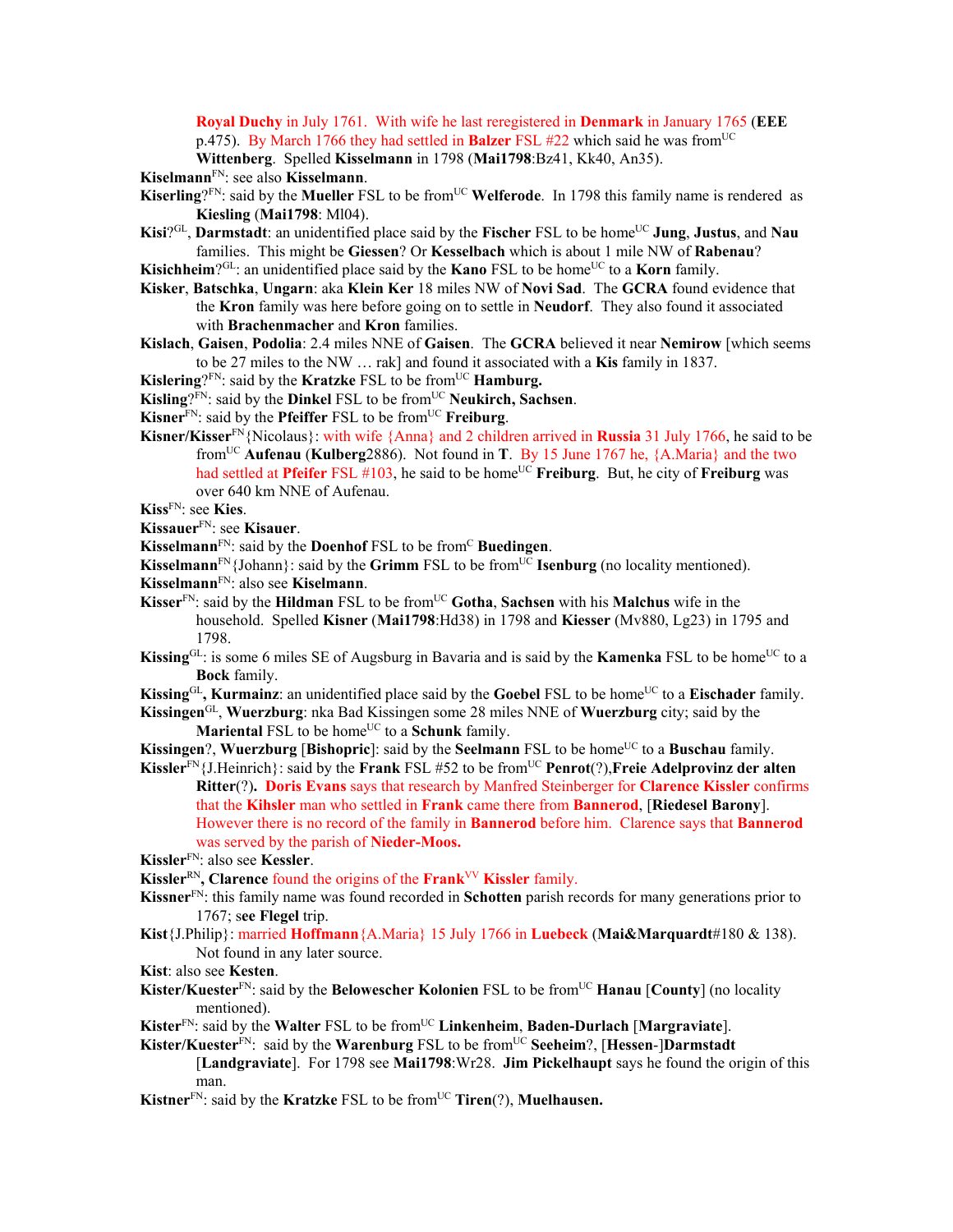- **Kitschler**{Kilianus}: fromUC **Fulda Bishopric** married **Her**{M.Margaretha} 15 April 1766 in **Friedberg**  (**Mai&Marquardt**#311). Not found in **Kulberg**, in **T** or in any published FSL. In 1790 in **Seelmann** he married **Schmalzel**{A.Maria} of **Brabander** (**Mai1798**:Mv361). In1798 they were still living in **Seelmann** (**Mai1798**:Sm59)
- **Kitschler**{Kilian,Margaret}: listed in the 1798 **Seelmann** census (Sm59 and Hz28) but I could not find them in any FSL.
- **Kitsheim**GL**, Wuertsburg**: said by the **Walter** FSL to be homeUC to a **Echt** family. The **Walter Research Group** has identified this place as **Kitzingen, Wuerzburg Principality** (now **Bavaria**).
- **Kittler**FN: this family spent some time in both **Glueckstal** and **Neudorf**, but the **GCRA** could find no origin for it; see their book for more detail. Also spelled **Kettler**.
- **Kittler**FN: also see **Kettler**.
- **Kitzingen**GL**, Wuerzburg Principality** (now **Bavaria**): is some 10 miles SE of **Wuerzburg** city. See **Kitsheim**.
- **Kiwet**? FN: said by the **Enders** FSL to be from<sup>UC</sup> **Stockholm, Schweden**. The family name in 1798 was spelled **Kiewit** (**Mai1798**:En34).
- **Kiwet**?FN: frau Kiwet? was said by the **Enders** FSL to be formerly a widow **Kronstan**? fromUC **Strausberg**, **Sachsen**.
- **Klaan**FN: said by the 1798 **Urbach** census to be "free foreigner" who married a **Schaefer** girl (**Mai1798**:Mv2916).
- **Klaas**FN: said by the **Orloff** FSL to be fromUC **Ohrlofff**, **Tiegenhoff Amt**.
- **Klaas**{Peter}: said by Recruiter Beauregard's list to have been fromUC **Norderstedt**? (**Lk**13). Spelled **Klas** in 1767 (**T**2601-2603).Not found in any FSL and I could not find them or any likely descendant associated with any **Volga** colony.
- **Klaassen**{M.Eva}: in 1798 in Luzern said to be the much younger wife of Freidt{Georg} a Kano first settler (**Mai1798**:Lz22); she may have come to Luzern with him or she may have been a Luzern first settler.
- **Klaassen**FN: said by the **Rosenort** FSL to be fromUC **Sandhof**, **Marienburg Amt** with a **Neufelt** friend living in the household.
- **Klaasen**<sup>FN</sup>{Abraham}: said by the **Tiege** FSL to be from<sup>UC</sup> **Brescky**, **Marienburg Amt**.
- **Klaassen** FN {Johann}: said by the **Tiege** FSL to be fromUC **Moesland**, **Moewa Amt** or **Dirschau Amt**.
- **Klaasen**{Martin}: **KS**138 says he was from **Tiegenhaven** near **Danzig**. Found in no other available source.
- **Kladibali**?<sup>FN</sup>: said by the **Preuss** FSL to be from<sup>UC</sup> Mainz. Later spelled **Klaudiabel.**
- **Klaehr**FN: see **Kleer**.
- **Klaer**FN: see **Kleer**.
- **Klain**FN: this family name was found recorded in **Schotten** parish records for many generations prior to 1767; see **Flegel** trip.
- **Klamm**FN: said by the **Preuss** FSL to be fromUC **Ziegenberg**, [**Hessen**-]**Darmstadt** [**Landgraviate**].
- **Klamm**{Ludwig}FN: said by the **Warenburg** FSL to be fromUC **Wolfenhausen**, [**Wied**-]**Runkel** [**County**]. I could not find them in **Mai1798**.
- **Klamm**{Michael) FN: said by the **Warenburg** FSL to be fromUC **Zierburg**?, [**Hessen**-]**Darmstadt** [**Landgraviate**]. For 1798 see **Mai1798**:Wr7(where the wife's maiden name is given as **Braun**),8,53,109,Mv3003 and Jo7.
- **Klap**?FN: see **Klapp**.
- **Klapp**<sup>FN</sup>: said by the **Messer** FSL to be from<sup>UC</sup> **Isenburg** (no locality mentioned), while a **Schmidt** stepson is living with the family. In 1798 the family name was spelled **Klap**? (**Mai1798**:Ms9).
- **Klapper**FN{K.Margaretha}: said by the **Kukkus** FSL to be from **Biskirchen**, [**Solms**-]**Braunfels** [**Principality**]. Hans Busick of Goslar Germany and Joan Knizek, their research done primarily in the **Braunfels** Archive, proved the **Busek** family of **Kroeffelbach**, [**Solms-Braunfels Principality**] moved here after 1716 where a son married a **Klepper** woman and where her **Busick** children who settled in **Kukkus** were born. Neither her married name (**Busick**) nor the family name of her children are given in the **Kukkus** FSL but are given in the 1798 censuses. For more information go to http://cvgs.cu-portland.edu/origins/b/buseck\_kukkus.cfm.
- **Klapper**{J.Georg}; **KS**138 says he was from **Niederquembach** near **Wetzlar**. Found in no other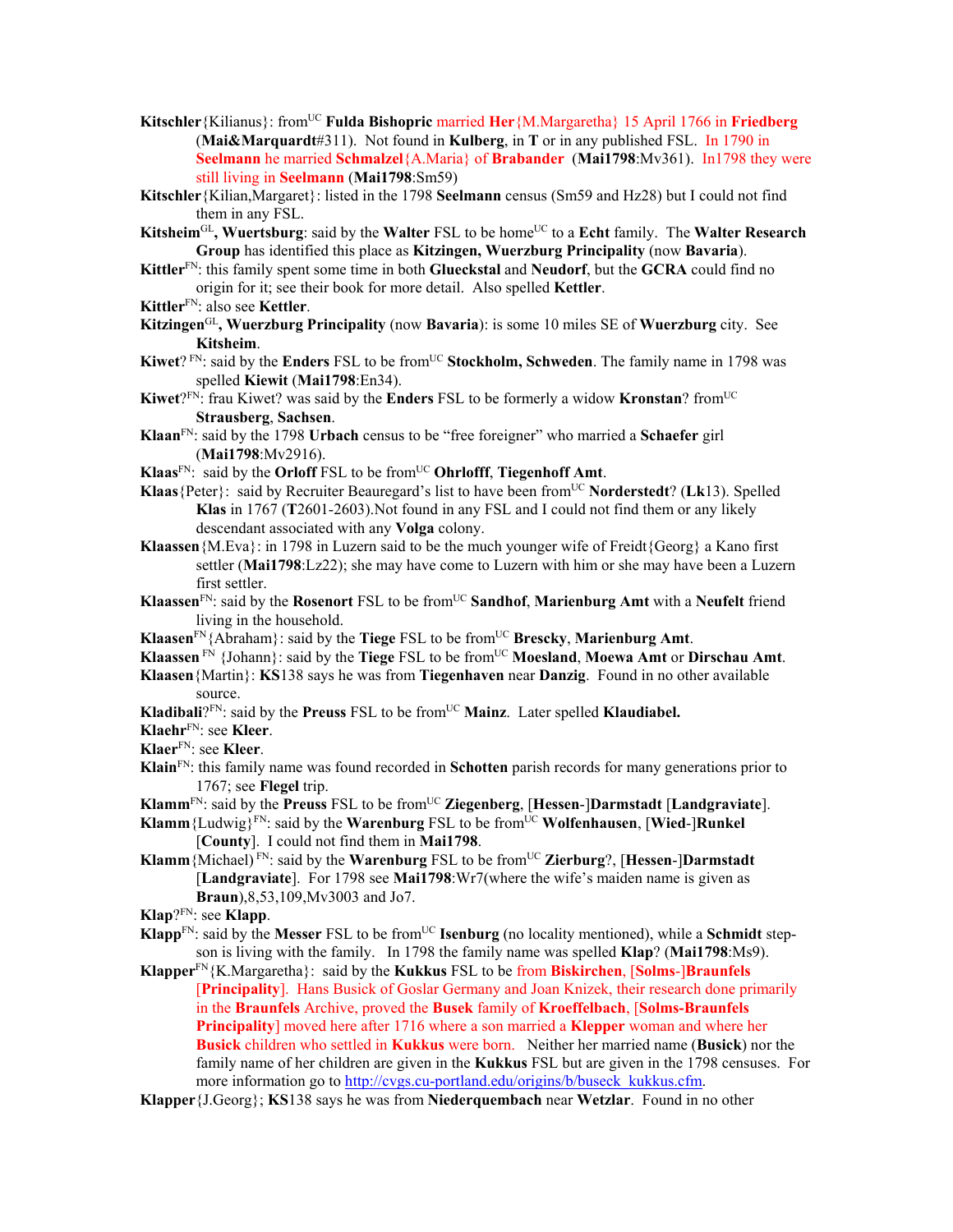available source.

**Klarenthal**  $GL$ : an unidentified place said by the **Boregard** FSL to be home<sup>UC</sup> to the **Arnold** families.

There are at least 4 Klarenthals in Germany: one in the Saar, one in Hessen, and two in Bavaria. **Klas**: see **Klaas**.

- **Klasid**? $G^{\text{CL}}$ : an unidentified place said by the **Ober-Monjou** FSL to be home<sup>UC</sup> to an **Abt** family.
- **Klass**FN: said by the **Boregard** FSL to be fromUC **Amersfoot**.
- **Klaudi**?<sup>FN</sup>: said by the **Enders** FSL to be from<sup>UC</sup> **Donau**?, **Hannover**. I cannot find this family in the 1798 Volga censuses.
- **Klaudiabel**FN: see **Kladibali.**
- **Klaum<sup>FN</sup>: said by the Warenburg FSL to be from<sup>UC</sup> Polkniz?, [Hessen-]Darmstadt [Landgraviate].** This widow surely died prior to the 1798 Volga censuses.
- **Klaus**FN{J.Peter}: said by the **Balzer** FSL#21 to be from **Isenburg**; **Bonner** proved he was baptized in, and had children baptized and buried in, **Duedelsheim**, **Isenburg-**[**Buedingen County**]. **Wagner1** p.82 gives the dates, marriage, bride's name and parents as well as the parents of the man **Bonner** found, but says the data for the man in the FSL does not match that of the man found in **Duedelshiem**. For 1798 see **Mai1798**:Bz78, 97, Hk33, and 63.
- **Klaus/Claus** FN{J.Stefan/Stephan}: **KS**124 and 138 say he went to **Balzar** from **Duedlesheim**; **KS**138 says it was from **Isenburg**. With wife {Susanna} and 4 children he arrived in Russia 4 July 1766, he said to be from **Isenburg** (**Kulberg**1205). For 1798 see (**Mai1798**:Mo21)
- **Claus**FN{Charlotta}: **Bonner** proved that this woman was baptized in **Duedelsheim**, **Isenburg**[- **Buedingen County**] where she married Herr **Scheidt**{Adam} (later of **Moor??**) and where her eldest children were born; she was sister to **Claus** men in **Balzer** and **Norka**. See **Moor** FSL #6.
- **Klaus/Claus**  $F_N$  {J.Peter}: Not found in **Kulberg** or in **T**. **Bonner** proved that both his sister {Apollonia} and **Claus/Klaus**{ J.Peter} of **Moor** were baptized in **Duedelsheim**, **Isenburg County**, where J.Peter had married his **Scheid** wife who was also baptized there along with their eldest children, one of whom is buried there. By 18 June 1767 {J.Peter} and  $(2<sup>nd</sup>)$  wife {M.Magdalena}, with as yet no children, had settled at **Moor** FSL #21, he said to be of the Reformed faith fromUC **Isenburg** (no locality mentioned). **KS**138 says he went to **Balzar** from **Duedlesheim**. In 1798 his (2nd?) wife's maiden name was **Klein**{Magdalena} (**Mai1798**:Mo47).
- **Klaus/Claus** FN{Johannes}: On 4 July 1766 he arrived in **Russia** single, said to be from **Isenburg** (**Kulberg**1190).
- **Klaus/Kloss**FN{J.Martin}: not found in **Kulberg** or in **T**. By 12 April 1766 with wife {Christina Scharlotte} and one son, he had settled at **Galka** FSL  $#29$  which said he was from<sup>UC</sup> Westlanger, **Baden-Durlach**. Spelled **Kloss** in 1798 (**Mai1798**:Gk44).
- **Cloes/Kloess**{Juliana}: the **Buedingen** ML says she was fromUC **Buedesheim** and reports her 13 June 1766 marriage to **Schimpff**{Conrad} (**Mai&Marquardt**#692). **KS**124 concurs on her origin. **KS**154 says it was near **Friedberg** city and spells her name **Kloess**. They arrived in **Russia** 19 Aug 1766, he said to be fromUC **Hohensolms** (**Kulberg**5098). Not found in **T**. By 18 Aug 1767 they had settled at **Kraft** #43. For 1798 see **Mai1798**:Kf333.
- **Klaus**{Petry/Peter}: with wife {Elisabeth} and 2 sons, he arrived in **Russia** 15 Sept 1766 (**Kulberg**6905). **Bonner** proved his origin and that of his **Scheid** wife in **Duedelsheim**, **Isenburg County**); he was brother to the **Balzer Klaus** and likely a cousin to the **Moor Klaus**. Not found in **T**. By 22 Sept 1767 they had settled at **Norka** FSL #216, he said to be fromUC **Isenberg**. For son {J.Heinrich} in 1798 see **Mai1798**:Nr178, and others at **Mai1798**:Mv1928, Nr116, 226 and An67. Revisions since the previous upload were inspired by the work of Karen Drier Esayian.
- **Klaus**FN{Georg}: by 23 July 1767 with wife {Katharina} and one daughter he had settled at **Paulskaya** FSL #22 which said he was from<sup>UC</sup> Gettorf?.
- **Klaus**<sup>FN</sup>{J.Karl}: Not found in **Kulberg** or in **T**. A Catholic, by 17 Aug 1767 with wife [Margaretha}, he had settled at **Paulskaya** FSL #218 which said he was from<sup>UC</sup> **Hohenfriedeberg, Schlesien**.
- **Klaus**FN{Michael}: not found in **Kulberg** or in **T**. By 10 June 1767 with wife {A.Marwgaretha} and one daughter he had settled at **Stahl-am-Karaman** FSL #28 which said he was from<sup>UC</sup> Buedingen, **Isenburg**.
- **Claus**FN{J.Heinrich}: **KS**124 says he left **Rohrbach** near **Buedingen** [no date specified]. I could not find him in any other source.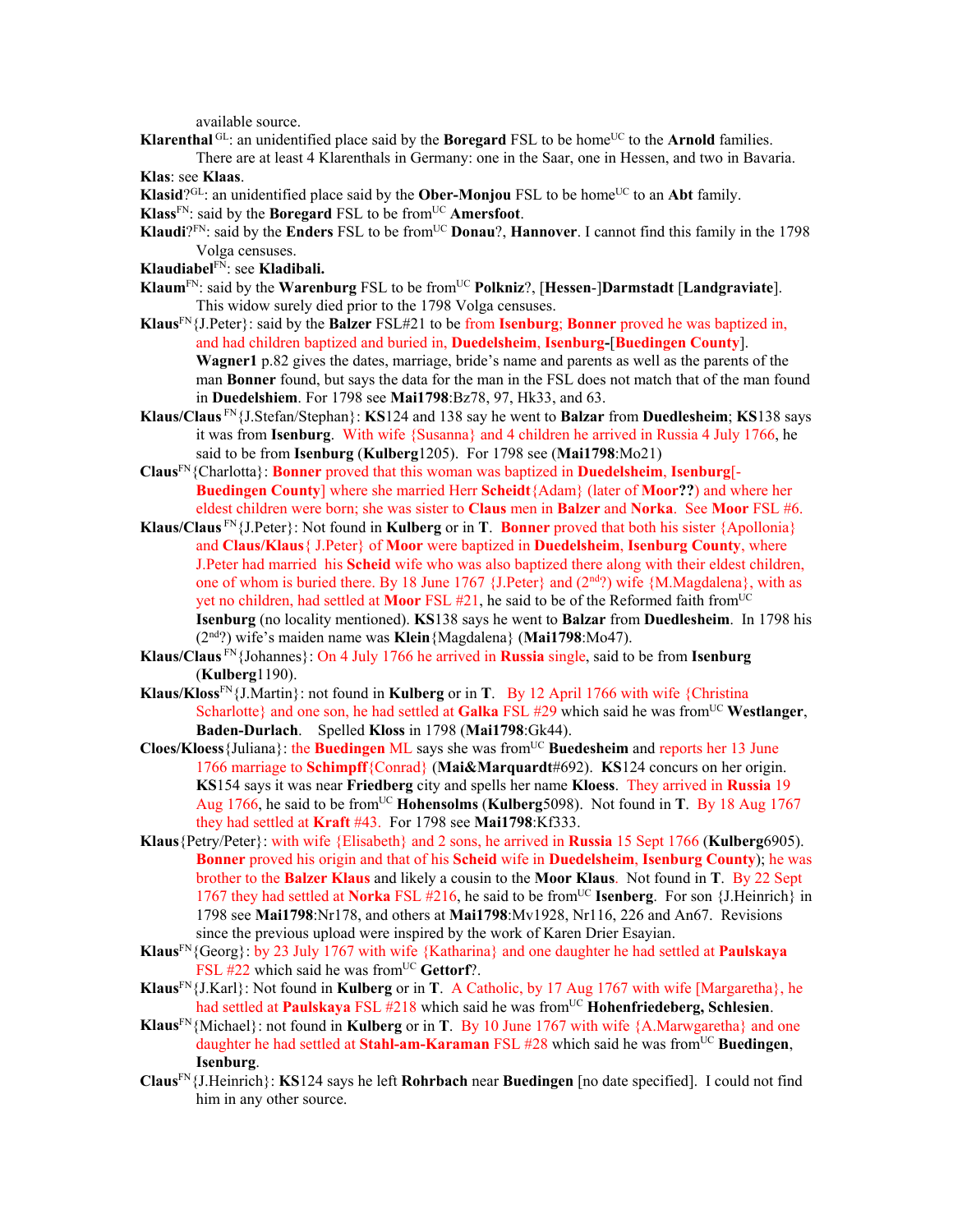- **Claus/Clas**  $\{J.Jost\}$ : said by **KS**124 to be from<sup>UC</sup> **Leun** near **Wetzlar**(twice!) and that the name could also be **Clas**. I could not find him in any other source.
- **Klaus**{Johannes}: of the Reformed faith arrived in **Russia**, single, 4 July 1766 (**Kulberg**1190). Not found in any other source. Revisions since the previous upload were inspired by the work of Karen Drier Esayian.

**Claus**{Maria}: in 1766 Lutheran,formerly a **Mueller**, alone took transport in **Oranienbaum** for the **Volga** (**T**3964). I did not find her in any other source.

- **Closs/Clossen**{Wilhelm}: **KS**124 says the name also could be spelled **Closs** and that he left<sup>UC</sup> **Koelschhausen** near **Wetzlar** with 7 children [no date specified]. I could not find him in any any other source.
- **Klausen**?: an unidentified place said by the **Schwab** FSL to be home<sup>UC</sup> to the **Herber**{Johann} family. There are least 9 Klausens in the Germanies.
- **Klauser**<sup>FN</sup>: said by the **Pfeiffer** FSL to be from<sup>UC</sup> Orb.
- **Klauser**<sup>GL</sup>, **Hannover**: an unidentified place said by the **Katharinenstadt** FSL to be home<sup>UC</sup> to a **Eckardt** family.
- **Klausthal**GL, **Hanover**: is some 48 miles SE of **Hannover** city, and said by the Kromm version of the **Jagodnaja Poljana** FSL to be home<sup>UC</sup> to a **Arndt** family that came later than the first settlers (p.137).

**Klauswetz**?<sup>GL</sup>, **Mecklenburg**: an unidentifed place said by the **Laub** FSL to be home<sup>UC</sup> to a **Lass** family. **Kle**FN: this family name was found recorded in **Kirburg** marriage records 1762-1767; see **Flegel** trip.

**Klebeckspiss**FN: said by the **Pfeiffer** FSL to be fromUC **Hammelburg**. Later spelled **Klebenpies**  (**Mai1798**:Pf32).

**Klebenpies**FN: see **Klebeckspiss**.

**Kleber**FN: said by the **Dinkel** FSL to be fromUC **Neubruck**(?), **Holstein**. Later spelled **Kleiber**.

- **Kleber**FN: said by the **Dinkel** FSL to be fromUC **Nienbrock**(?), **Daenmark**. Later spelled **Kleiber**.
- **Kleburg**, **[Kur-]Sachsen**: an unidentified place said by the **Warenburg** FSL to be home<sup>UC</sup> to a **Vogt** family. This was spelled **Klieburg** in a family chart done by Prof. Pleve. There is a **Kleeburg** which was in **Kursachsen**, 9 km NW of **Goeritz** city.
- **Klecko Amt**GL, **Posen**, **Suedpreussen**: is some 27 miles NE of Poznan, **Poland**. The **Wacker** family that went to **Bergdorf** lived here until 1809. See the **GCRA** book for details.
- Kleeberg<sup>GL</sup>, Wetterau, Darmstadt: an unidentified place said by the Bangert FSL to home<sup>UC</sup> to **Gammel/Hammel**, **Hamel**, and **Schmidt** families.
- **Kleeburg**GL, **Kursachsen**: see **Kleburg**.
- **Kleeburg**GL, **Weissenburg** [**Amt**], **Elsass**: is now **Cleebourg** some 3 miles SW of **Wissenbourg** city, and proven by the **GCRA** to be home to the **Haller** family which went to **Bergdorf** and to the **Loebs** family that went to **Glueckstal** and to be the home of the **Hassauer**{J.Jakob} family that went to **Kassel** and to **Glueckstal**. See the **GCRA** book for more details.

**Kleeburg**GL: also see **Cleeburg** and **Klieburg**.

- **Kleemann**<sup>FN</sup>: said by the **Dietel** FSL to be from<sup>UC</sup> **Oberheim**, **Darmstadt**. In 1789, 1792, and 1798 spelled **Kleimann** (**Nai1798**:Mv392, 402, Dt2, Hs107, Kz20).
- **Kleer**<sup>FN</sup>{Ernst}: said by the **Norka** FSL to be from<sup>UC</sup> **Isenburg** (no locality mentioned). This couple would have died before the 1798 census.
- **Kleer**<sup>FN</sup>{Philipp}: said by the **Norka** FSL to be from<sup>UC</sup> **Isenburg** (no locality mentioned). Spelled **Klaehr** and **Klur**? in 1798 (**Mai1798**:Nr58 and Ms3).
- **Kleer**? FN: given by the 1798 **Norka** census as the maiden name of **Knippel**'s wife (**Mai1798**:Nr21).
- **Klaer**{J.Adam}: from **Ilmshausen, Darmstadt** was godfather at the 13 March 1766 **Buedingen** baptism of the son of **Appel**{Johannes} (**Mai&Marquardt**#1200b). No further record.
- **Klees**{J.Heinrich]: **KS**138 says he age 48 left **Ulfa** near **Nidda** with wife {A.Gertrud} 46, and 4 children. **Kleestadt**GL, **Hanau County**: is some 16 miles S of **Hanau** city; see **Kleinstadt**.
- **Kleemann**{Johann}: on 22 July 1766 he and wife {Barbara} and 1 son arrived in **Russia**, he said to be from **Dessau (Mai&Marquardt**#2448).

**Klehmann/Klemann**FN{J.Gottfriedt}: married **Retz**{A.Elisabeth} in **Rosslau** 6 April 1766 (**Mai&Marquardt**#897). Not found in **Kolberg**. Later in 1766 **Klemann**{Gottfried & Elisabeth} without children arrived in **Russia** (**T**4075-4076). By 3 Aug 1767 **Klehmann** wife Retz{Maria}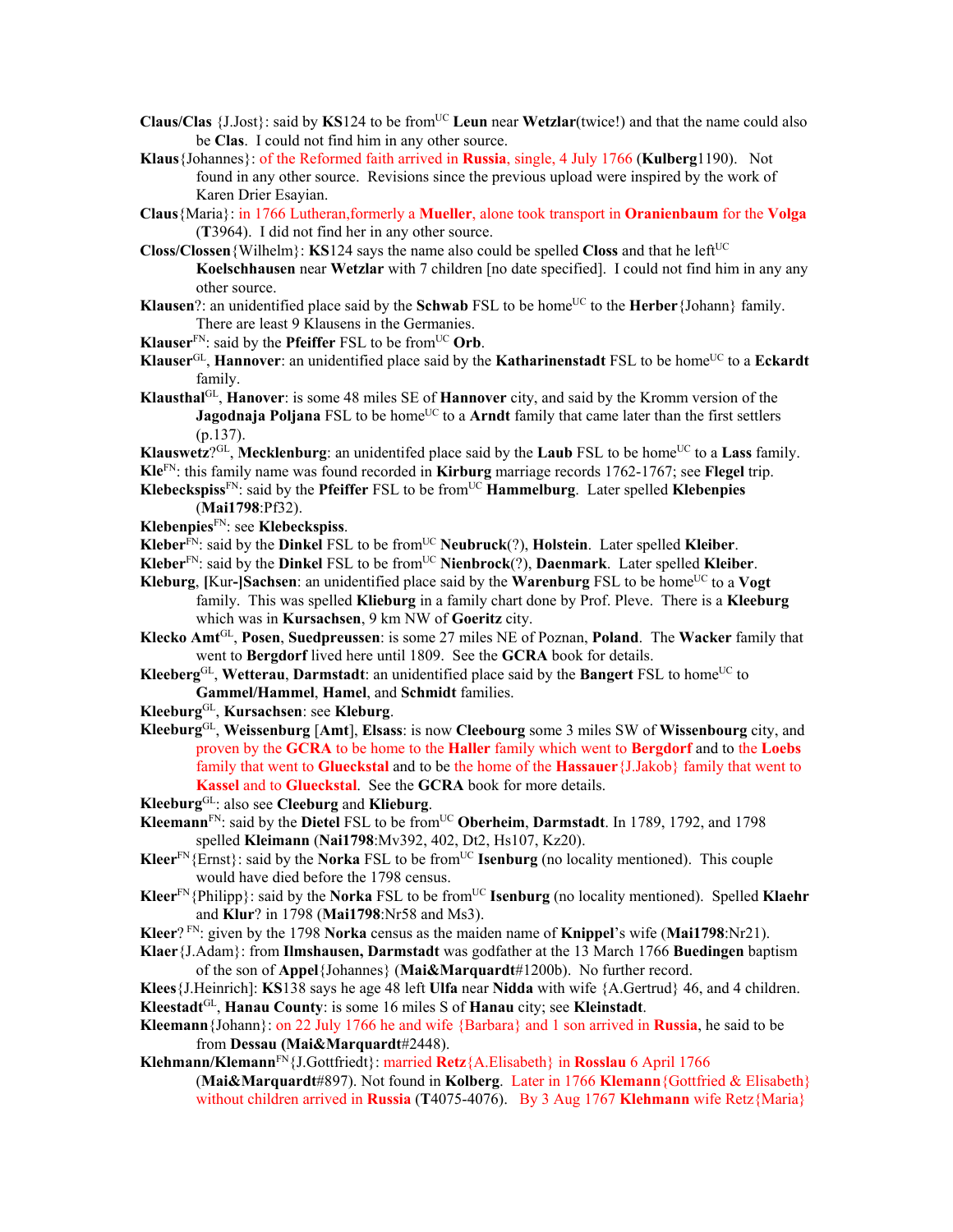and step-son **Retz**{Christoph} had arrived at **Kano** FSL #34 & 34a, **Klehmann** said to be fromUC [**Anhalt**-]**Dessau** [**Principality**] with a **Retz** stepson in the household. Spelled **Kleman** in 1798 (**Mai1798**:Kn25).

**Klehr**FN: see **Kleer** and **Cleer**.

- **Kleiber**FN{J.Jacob}: Lutheran, fromUC **Alsass** arrived at **Schleswig city, Schleswig Royal Duchy** in July 1761. In May 1763 he and his wife Eberhardt{Catharina} were given permission to leave **Denmark**. Before 1775 they had settled in **Grimm** (1775 census #26) (**EEE** p.475). For 1798 see **Mai1798**:Gm23 and possibly Dn28).
- **Kleiber**<sup>FN</sup>: said by the **Norka** FSL to be from<sup>UC</sup> **Isenburg** (no locality mentioned). The maiden name of the wife is later said to be **Loos** (**Mai1798**:Nr94).
- **Kleiber**FN: also see **Kleber**.
- **Kleim**FN: filed amongst the **Klein**s.
- **Kleim**FN: see **Gaurer** of **Lauwe**.
- **Kleimann**FN: see **Kleemann**.
- **Klein**{Jacob Sr}: of the Reformed faith, from<sup>UC</sup> **Baden-Baden Margraviate**, then spent 15 years in<sup>UC</sup> **Brandenburg**, arrived at **Flensburg, Schleswig Royal Duchy** in May 1762. With wife {M.Margaretha} and 3 children he requested, in April 1765, permission to leave **Denmark** (**EEE** p. 476). By 28 March 1766 {Jacob} & wife {Dorothea}, with 4 children had settled at **Balzer**  FSL #30, he said to be from<sup>UC</sup> Baden-Baden [Margraviate] (no locality mentioned). For 1798 see **Mai1798**:Bz58 and 102).
- **Klein**{Jacob Jr.}: by 28 March 1766 son {Jacob Jr} had settled in **Balzer** at FSL #36 which said he too was fromUC **Baden-Baden**. **KS**138 says both Sr. and Jr. left **Baden-Baden** for **Balzer.** The maiden name of frau {Jacob Jr} was given as **Heckmann** in 1798 (**Mai1798**:Bz67).
- **Klein**{Johannes}: son of {Jacob Sr.} & wife **Simonn**{A.Dorothea} was baptized in **Luebeck** 15 May 1765 (**Mai&Marquardt**#1340). This son apparently had died prior to the **Balzer** FSL.
- **Klein**<sup>FN</sup>: said by the **Bauer** FSL to be from<sup>UC</sup> **Schoenfeld**, **Kurpfalz**. For 1798 see **Mai1798**:Br62.
- **Klein**{Fried.}FN: listed by the **Bergdorf** census (**KS**:665, 331) without origin, but origin was proved by the **GCRA** in **Kleiningersheim**, **Ludwigsburg** [**Amt**], **Wuerttemberg**, using **FHL** 1,184,931.
- **Klein**{A.Maria}: married **Boster**{Leonhard} on 22 May 1766 in **Luebeck** (**Mai&Marquardt**#61, **KS**122). Not found in **Kulberg** or **T**. By August 1767 they had settled in **Boaro** FSL #112 which said he was from<sup>UC</sup> Nuernberg. Not found in Mai1798.
- **Klein**<sup>FN</sup>: said by the **Brabander** FSL to be from<sup>UC</sup> **Kaltenborn**, [**Kur-**] **Koeln**. For 1798 see **Mai1798**:Bn50.
- **Klein**FN: said by the1798 **Dietel** census to be the maiden name of frau **Schlaeger** (**Mai1798**:Dt77).
- **Klein**FN{J.Jacob}: said by the **Dreispitz** FSL #17 to be from **Graben**, **Durlach**; using an FHL film Jim Mizouni in 2007 found the birth records and parents of this **Dreispitz** First Settler; Jim is still looking for the records of his marriage and the births of his first 3 children.. In 1798 the wife's maiden name was given as **Beisler** (**Mai1798**:Dr33); in 2007 Jim was guessing that she was related to **Beisser** of **Sulzfield, Heilbronn, Baden** and will be looking for records there. **EEE** p.476 reported based on Danish records that he was a Lutheran, (son of {Thomas and Margaretha}) from<sup>UC</sup> Spoeck, Staffort Unteramt, Karlsruhe Oberamt, Baden-Durlach **Margraviate**, arrived at **Schleswig city, Schleswig Royal Duchy** in June 1762; in June 1764 he deserted **Denmark;** by Sept 1766 they had settled in **Dreispitz**.
- **Klein/Kleim**{J.Adam}: from **Niederwoelstadt**UC he married **Fischer**{A.Maria} 5 June 1766 in **Buedingen** (**Mai&Marquardt**#684). **KS**127 says he was from **Muenzenberg**.They with the wife's mother {Anna} may have arrived in **Russia** 14 Sept 1766, he said to be fromUC **Darmstadt** (**Kulberg**6546). Later in 1766 were listed as **Klein**s with a young daughter who died during their trip from **Oranienbaum** to the **Volga** (**T**3068-3070). He died before 1798 (**Mai1798**:Fk76). On 14 Sept 1767 he, his wife {A.Maria} and a brand new daughter had settled at **Frank** FSL #81, which said he was Kleim {J.Adam} from<sup>UC</sup> Niederwoellstadt, Solms[-Roedelheim County]. Doris Evans says that research done by **Anneliese Micheiwski** for the **Frank Research Fund** confirmed that at least one of these **Klein** men came from **Nieder-Woellstadt** but his father died in **Soedel** in 1671.

**Klein/Kleim**{J.Georg}: In 1766 **Kulberg**5201him listed as a **Kleim** from **Solms**, the son [sic he was a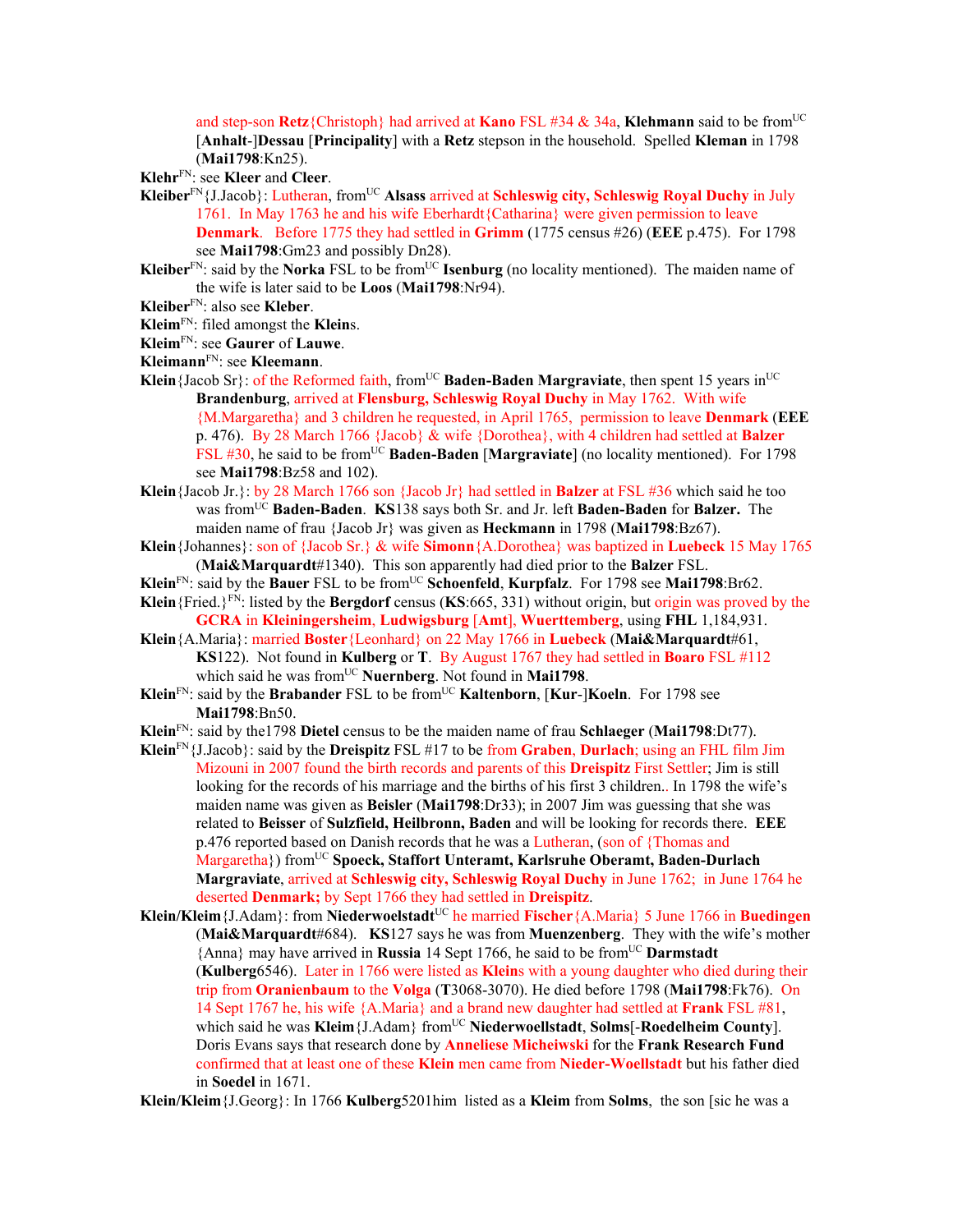brother] of {J.Heinrich}. Earlier **T**3085 listed him as a **Klein** also the son of {J.Heinrich}. By 1767 he, his wife {A.Maria} were at **Frank** FSL (#80) which also said he was **Kleim**{J.Adam} from **Niederwoellstadt**, **Solms**[-**Roedelheim County**], who in 1768 went to **Kutter**.

- **Klein/Kleim**{J.Henrich/Hinrich}: fromUC **Niederwoelstadt** married **Bingemer**FN{A.Maria}on 5 June 1766 in **Buedingen** (**Mai&Marquardt**#685, KS122 & 134). They, with son [sic. he had to be a brother!] {J.Georg} arrived (the wife recorded as {Anna}) in **Russia** on 29 Aug 1766 recorded as fromUC **Solms** (**Kulberg**5201). Later in 1766 they all 3 took transport together to the **Volga** (**T**3083-3085). By 1767 this couple was settled in **Frank** FSL  $\#79$  which said he was from<sup>UC</sup> **Niederwoellstadt**, **Solms**; and the brother was settled in  $#80$  which also said he was from<sup>UC</sup> **Niederwoellstadt**, **Solms**[-**Roedelheim County**].
- **Klein/Kleim**{Johannes}: He was listed in **Kulberg**5209 as a single **Kleim** man from **Solms**. Earlier he was listed in **T**3433 as a single **Klein**. The **Frank** FSL (#82) also said he was from **Niederwoellstadt**, **Solms**[-**Roedelheim County**] who arrived in **Frank** with a young wife{Catharina} in 1767. Doris Evans says that research done by **Anneliese Micheiwski** for the **Frank Research Fund** confirmed that at least one of these **Klein** men came from **Nieder-Woellstadt** but his father died in **Soedel** in 1671.
- **Klein/Kleim**{Philipp}: In 1767 he, his wife {Christina Dorothea} and 5 children were at **Frank** FSL #67 which said he was **Kleim**{J.Adam} from **Sedal?**, **Solms**[-**Roedelheim County**]. A German researcher researched several of the preceding **Klein** lines for **Ed Wagner**, but the Frank Research Fund reported in 2011 that only this one, from **Soedel**, and one that was resident in **Trais-an-der-Horloff** had been completed; as of then none had been presented publically by the FRF. **Soedel/Sedal**, [**Solms-Braunfels County**]: is some 7 km NNE of **Friedberg** city; **Trais-ander-Horloff**, [**Solms-Braunfels County**]: is some 15 km due S of **Friedberg** city; **Niederwoellstadt**, [**Solms-Braunfels County**]: is some 5.5 km NE of **Friedberg** city. Bill Pickelhaupt says he found this man's origin.
- **Kleim**<sup>FN</sup>{Philipp}: said by the **Frank** FSL (#57) to be from<sup>UC</sup> **Sedal**(?), **Solms.**
- **Klein**FN{A.Barb.}: who came to **Glueckstal** at some point married **Fink** who was listed in the 1816 **Glueckstal** census as #115 (**KS**:676); the **GCRA** proved her origin in **Frankweiler**, **Landau** [**Amt**], **Pfalz**, using **FHL** 1,257,451; see their book for detail.
- **Klein** FN{Ludwig}: said incorrectly by the 1816 **Glueckstal** census (**KS**:673, 676, 331) to be from **Urbach**, **Saargmuend** [**Amt**], [**Pfalz**]. Using **FHL**(193,364) the **GCRA** proved origin in **Goellheim**, **Kirchheimbonlanden** [**Amt**], **Pfalz**, and they found strong evidence that this family had spent some years in **Tscherwenka**, **Batschka**, **Hungary** on their way to **Glueckstal**. See the **GCRA** book for more detail.
- **Klein**<sup>FN</sup> {Nikolaus, Peter}: said by the 1816 **Glueckstal** census (**KS**:674) to be from<sup>UC</sup> Urbach, **Saargmuend** [**Amt**], [**Pfalz**]. However, using **FHL**(721,668), the **GCRA** proved origin in **Burbach, Zabern**  $[Amt]$ **, Elsass, and found strong evidence that they had spent<sup>UC</sup> a few years in Tscherwnka**, **Batschka**, **Hungary** on their way to **Glueckstal**. See their book for more detail.
- **Klein**<sup>FN</sup>: said by the **Goebel FSL** to be from<sup>UC</sup> **Hanau** (no locality mentioned).
- **Klein**<sup>FN</sup>{Wilhelm}: said by the **Grimm** FSL to be from<sup>UC</sup> **Isenburg** (no locality mentioned).
- **Klein**FN: said by the **Husaren** FSL to be fromUC **Marienburg**, **Polen**. For 1798 see **Mai1798**:Fz43.
- **Klein**{Eva Rosina}: daughter of the deceased {David}, on 10 April 1766 in **Wohrd** married **Kunzenhauszer**{Philipp Jacob} son of the deceased {Joh.Jak.} a former soldier in **Wilberg** (**Mai&Marquardt**#768 & **KS**141 & 149). **Kunstenhausen**{Jacob & Eva} arrived in **Russia** 4 July 1766, he said to be from<sup>UC</sup> Augsburg (Kulberg1968). Not found in **T**. **Kunzhausen**{Jacob} and wife {Elisabeth} by 5 July 1767 has settled at **Jost** FSL #25, he said to be fromUC **Ulm/Usaurea?**, **Schwaben**. I could not find this family in the 1798 Volga censuses.
- **Klein**FN{Johann/Heinrich}: A **Luebeck** ML says this J.Hinrich married on 1 July1766 L**oth{Agnes}** [obviously not his 1st marriage] (**Mai&Marquardt**#174). **KS**138-39 says he was from **Niederwoellstadt near Friedberg. Kulberg(5417) said he was from<sup>UC</sup> Riedesel [Barony] and** the family arrived in **Russia** on 12 Sept 1766 . Later in 1766 {Heinrich & Agness} and 3 children settled at The **Kano** FSL (#82) said he was from<sup>UC</sup> Wiederwellstadt?. The family arrived at **Kano** FSL #82 on 3 Aug 1767 but departed for **Schafthausen** in 1768. Manfried Fuchs discovered that the place of origin actually was **Nieder-Woellstadt.** [which actually was then in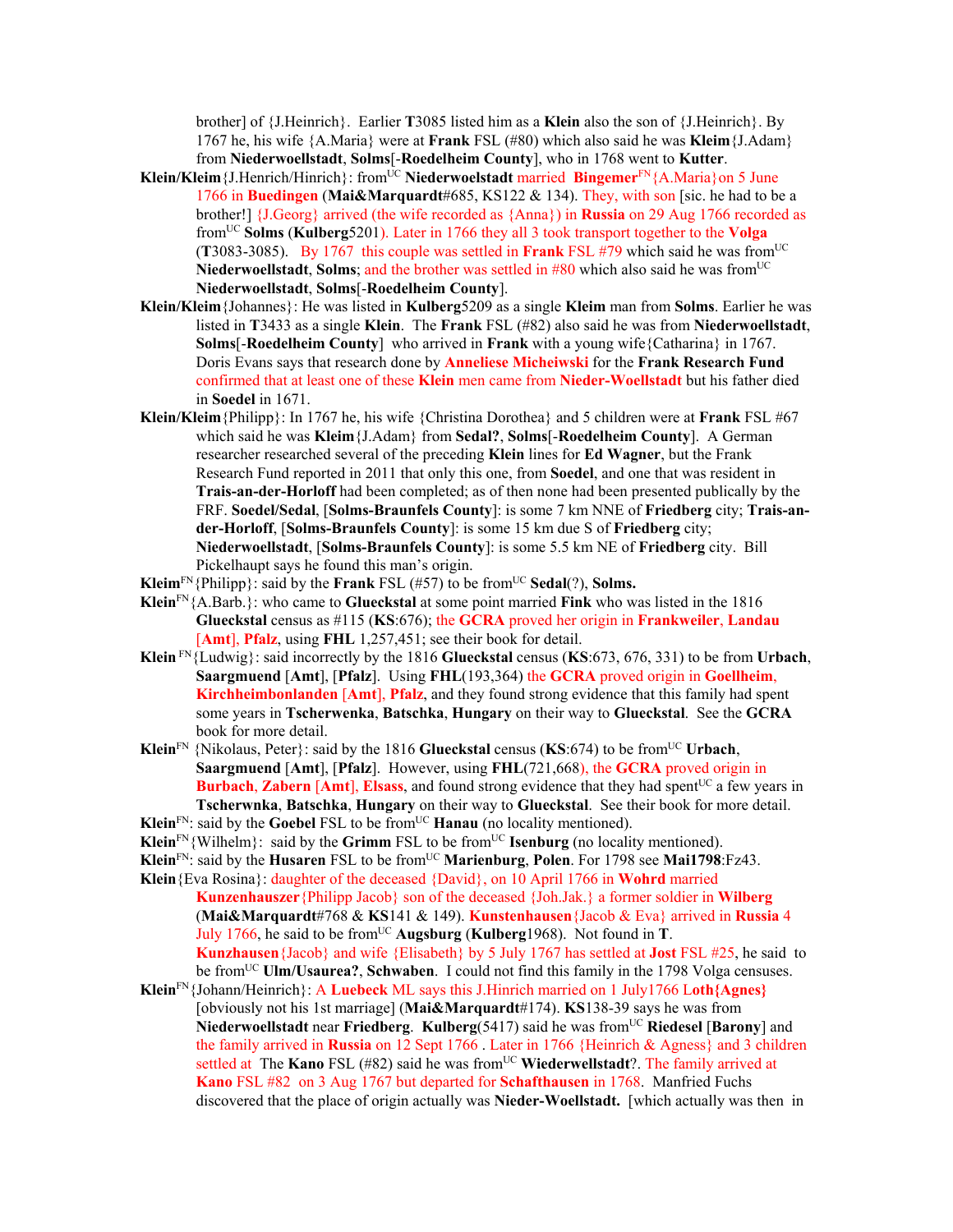**Solms**-**Roedelheim County**].

- **Klein**{Wilhelmine Ros.}: married **Kuhn**{Jacob} in **Luebeck** 24 Oct 1765 (**Mai&Marquardt**#42). **KS**141 has **Kuhn**{Johannes} and the wrong year: 1766. Not found in **Kulberg** or in **T**. By 27 Aug 1766 {Jacob & Wilhelmine} had settled at **Katharinenstadt** FSL #97, he said to be from **Zurich, Schweitz** and she from **Amsterdam, Holland**. By 1798 she was a widow still living in **Katharinenstadt** (**Mai1798**:Ka51).
- **Klein**<sup>FN</sup>: said by the **Katharinenstadt** FSL to be from<sup>UC</sup> Schierstein, Usingen. Later spelled **Kehl** (**Mai1798**:Ka119).
- **Klein**<sup>FN</sup> said by the **Kautz** FSL to be from<sup>UC</sup> **Freimersheim**, **Kurpfalz.**
- **Klein**<sup>FN</sup>: Herr **Klein** was said by the **Koehler** FSL to be from<sup>UC</sup> Gemuenden-am-Main, and his frau's maiden name given as **Koehler** (no origin given); a **Schmidtlein** orphan was living with them.
- **Klein** {Christian+wife+2kids}: **Kulberg**9 said they were from<sup>UC</sup> Preussen and went to Livonia.
- **Klein**<sup>FN</sup>: said (no locality mentioned) by the **Kutter** FSL to be from<sup>UC</sup> **Isenburg**.
- **Klein**FN{Dorothea/A.Dorothea}: according to the **Buedingen** ML she, no origin given, married on 5 March 1766 **Beyger**{J.Anton} (**Mai&Marquardt**#366). By 14 May 1767 this **Beichert** couple with no children had settled at **Leichtling** FSL #38, he said to be from **Miltenberg**. **Mai&Marquardt**  said that Stumpp said this was in **Mainz**. By 1798 she was the widow of **Baigerd** had remarried **Hildenberger** {Johannes}(**Mai1798**:Lg38).
- **Klein** FN: see **Schuber** of **Louis**.
- **Klein/Cleyn/Kleyn**FN{Nicolaus}: married in **Rosslau** 28 May 1765 **Rupp**{Catharina}

(**Mai&Marquardt**#840 & **KS**139). Not found in **Kuhlberg** or in **T**. By 14 June 1766 they with a new-born son had settled at **Mariental** FSL#69 which said {Nicolaus} was from<sup>UC</sup> Rixingen, **Lothringen**.

- **Klein**{M.Margaretha}: a sister of {Jacob}, and 2nd wife of **Zwingmann**{Adolph/Andreas Hinrich} (**EEE** p.655), with whom she settled at **Messer** FSL #13.
- **Klein**FN: said by the **Moor** 1798 census to be the maiden name of frau **Klaus** (**Mai1798**:Mo47).
- **Klein**<sup>FN</sup>{Konrad}: said by the **Mueller** FSL #10 to be from<sup>UC</sup> **Zell**.
- **Klein**FN{Katharina}: said by the **Neidermonjou** FSL #61 to be fromUC **Sechshelden**, [**Nassau-Dillenburg Principality**].
- **Klein**FN: said by the 1798 **Orlovskaya** census to be the maiden name of frau **Reisch** (**Mai1798**:Or66).
- **Klein**FN: said by the **Preuss** FSL to be fromUC **Freimersheim**, **Bavaria**.
- **Klein**FN: said by the **Seelmann** FSL to be fromUC **Gebwing**?, **Wuerzburg** [**Bishopric**]. I did not locate them or any descendants in **Mai1798**.
- **Klein**{Conrad}: the Recruiter Beauregard list (Lk111) said he was from<sup>UC</sup> [Kur-]Mainz (no locality mentioned) and went to **Wittmann** in 1768. They may have been **Wittmann** first settlers, but I did not find them in **Mai1798**.
- **Klein**{Christoph}: **KS**138 says the left **Tiefenbach** near **Wetzlar** to go to **Brunnental**.
- **Klein**{Jacob}: his son was baptized in **Luebeck** 15 May 1765 (**Mai&Marquardt**#1340). Not identified in any later source.
- **Klein**{Johannes}: son of {Jacob} and **Simonn**{A.Dorothea} bapized 15 May 1765 in **Luebeck** (**Mai&Marquardt**#1340). No further information found.
- **Klein**{Sophia}: was a godmother at the baptism in **Luebeck** on 18 August 1764 of a daughter of **Hoessell**{J.Sigmund} and his **Beussel** wife {Margaretha} (**Mai&Marquardt**#1337). Not found in **T**.
- **Klein**FN: this family name was found recorded in **Kirburg** marriage records 1762-1767; see **Flegel** trip.
- **Klein**FN: also see **Kleim.**
- **Klein**GL, **Holstein**: said by the **Enders** FSL to be home<sup>UC</sup> to a **Fallendorf**? family. This might be **Klein Vollstedt** some 13 miles SW of **Kiel** city.

**Kleinburg** $(?)^{GL}$ : an unidentified place said by the **Grimm** FSL to be home<sup>UC</sup> to a **Hesse** family.

- **Kleiner-Werder**: see **Belowescher Kolonien**.
- **Kleinfeld**<sup>GL</sup>, **Kleve**: an unidentified place said by the **Brabander** FSL to be home<sup>UC</sup> to a **Keytmann** family.
- **Kleinfelder**FN: said by **Kuhlberg**1232 and the **Balzer** FSL #59 to be from **Isenburg**. Mistakenly said by **KS:**139 to be from **Isenburg-Offenbach** [**County**]. **Bonner** proved he was baptized in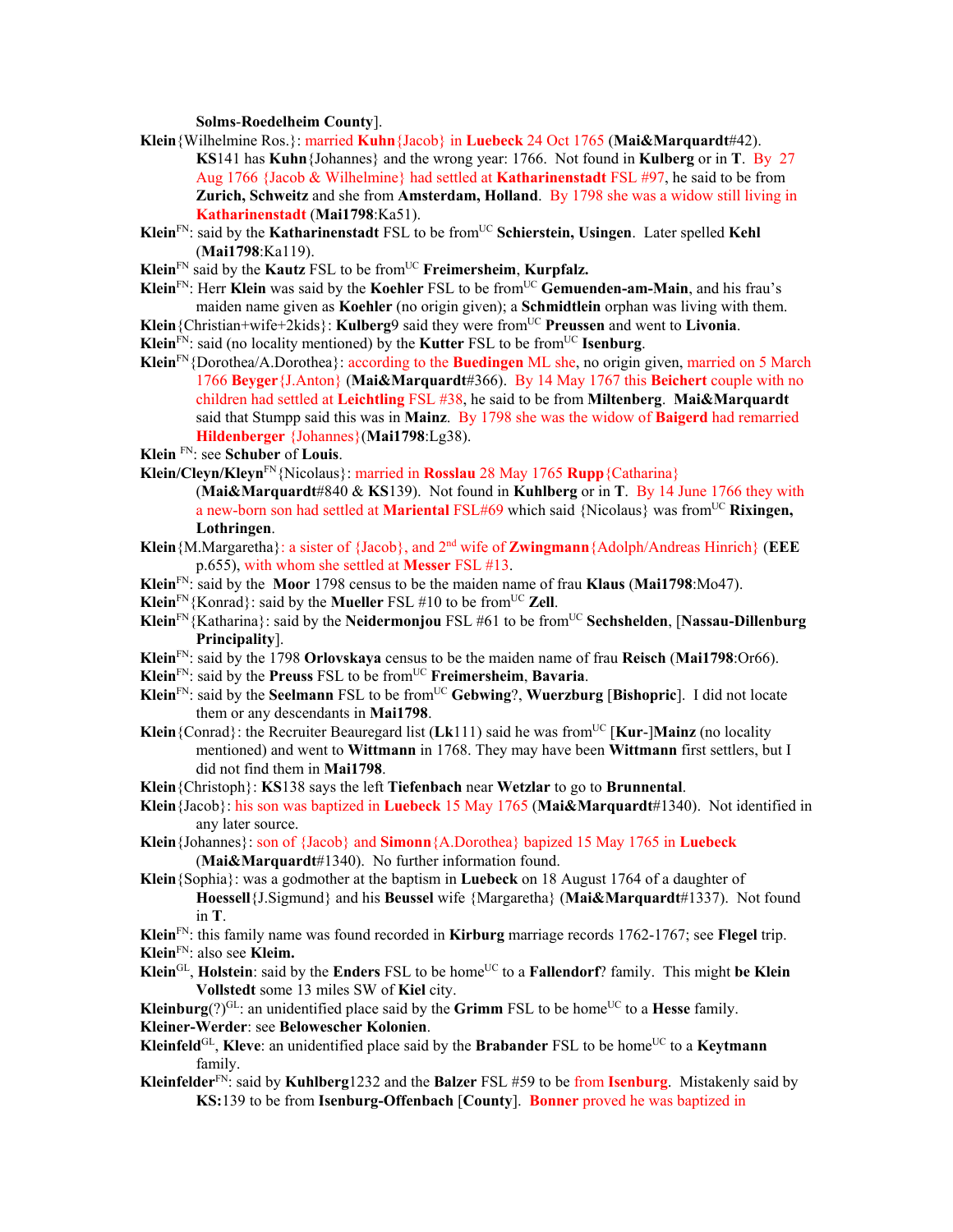**Duedelsheim**, **Isenburg**[-**Buedingen County**]. **Wagner1** concured, gave the date and named his parents. The maiden name of his wife was given as **Rukler**? by the FSL and then as **Dittenber** in 1798 (**Mai179**:St38).

**Kleinfelder**{Johannes}: **KS**139 says with wife and son he left **Bieber** or **Lohrhaupten** near **Gelhausen** in 1765. Nothing further found.

Klein Gartach<sup>GL</sup>, Brackenheim Oberamt, Wuerttemberg Duchy: the village proven by Dona Reeves-**Marquardt** to be home to her **Fritzler** ancestors. **Peter Woddow** using Kleingartach parish records proved that the **Holzwarth** men who settled in **Reinwald** came from here. **EEE** p.596 says **Schultz** ${Peter}$  was from<sup>UC</sup> here prior to moving to **Denmark**. Danish records say this was home<sup>UC</sup> to **Kober/Cober**<sup>FN</sup>{Conrad} of **Reinwald** FSL #9, and home<sup>UC</sup> to **Mauderer**{Christoph} for whom he worked as a farmhand (**EEE** pp. 372, 514). **Kleingartach**:

was home to the in-laws of **Kobe**{Michael and early settler of **Grimm**.

**Kleingartach**: was home to the in-laws of **Kobe**{Michael an early settler of **Grimm**.

- **Kleingartach**?, **Wuerttemberg** [**Duchy**]: is 3 miles SE of **Eppingen** town, and was said by the **Reinwald** FSL #3 to be home<sup>UC</sup> to frau **Koerber**{Andreas}. Same place as the previous entry.
- **Kleingartach**, [**Wuerttemberg Duchy**]: is 5 km SE of **Eppingen** cit and said by the **Shcherbakovka** FSL to be homeUC to **Oblaender** and **Briltimann**? families.
- **Kleingarten**GL: see **Kleingartach**.
- **Klein Geschurki**, **Posen**, **Warschau Duchy**: the **GCRA** found a **Reich** family associated with it; see **Gershorki**.
- **Klein Glien**?<sup>GL</sup>, [**Kur-**]Sachsen: is some 20 miles NE of **Rosslau** and said by the **Jost** FSL to be home<sup>UC</sup> to a **Schleicher** family and possibly to a **Keteke** family.
- **Kleingoettingen**?GL, **Jonville**?, **Frankreich**: an unidentified place said by the **Brabander** FSL to be homeUC to a **Zimmer** family and possibly **Braun** and **Eberhardt**{Johannes} families.
- **Kleiningersheim**GL**, Besigheim Oberamt, Wuerttemberg**: is some 3 miles SE of **Bessigheim, Baden-Wuerttemberg**, and was home to two **Roerhrich/Roehrig** families that settled in **Gueldendorf, Odessa**. The **GCRA** thinks this a possible home<sup>UC</sup> to the **Messner** family, and proved origin here for the **Klein**{Fried.} family, both of which went to **Bergdorf**; see their book for more detail.

**Kleinkarben**GL: see **Friedberg**.

- **Klein-Ker**GL, **Hungary**: now Backo Dobro Polje, **Serbia**, is some 9 miles SE of Kula city, said by the 1816 Glueckstal census to be home<sup>UC</sup> to the Brechenmacher family. Aka Kisker.
- **Klein Klotzeburg** near **Seligenstadt**, [**Kur-**]Mayntz: an unidentified place said to be the home<sup>UC</sup> of **Appel**{Johannes} whose son was baptized in **Buedingen** 13 March 1766 (**Mai&Marquardt**#1200b).
- **Kleinlagingen**?<sup>GL</sup>: an unidentified place said by the **Neidermonjou** FSL to be home<sup>UC</sup> to a **Riedel** family. This probably was **Kleinleinungen**, **Stolberg County**, some 11.5 miles SE of Stolberg town in Saxony.
- **Kleinlein**<sup>FN</sup>: said by the **Boaro** FSL to be from<sup>UC</sup> **Bamberg** (no locality mentioned). I could not find this family in the 1798 Volga censuses.
- **Kleinmuth**FN{M.Elis.}: married **Hurfurth**{Christian Gottlieb} in **Rosslau** 10 April 1766 (**Mai&Marquardt**#944). On 10 Aug 1766 **Herfordt** single arrived in **Russia** said to be from **Sachsen** (**Kulberg**4378). Later in 1766 still alone he took transport in **Oranienbaum** for the **Volga** (**T**4195). By 3 Aug 1767 **Herrfort**(?){Christian & Magdalena} without children had settled at **Boaro** FSL #80, he said to be from **Tiben**(?). see. **Herrfort** of **Boaro**.
- **Kleinniedesheim**GL, **Worms** [**Amt**], **Pfalz**: is some 4 miles SW of **Worms** city and is believed by **GCRA** to be homeUC to the **Merkel** family that went to **Bergdorf**.
- **Klein Rohrheim**GL: see **Krofrogheim**.
- **Klein-Saratoffka**SPV : see **Neu-Saratowka**.
- **Klein-Schardau**, **Stuhm** [**Amt**], **Westpreussen**: was some 2.5 km N of **Stuhm** city.
- **Kleinschmied/Kleinschmidt**FN{Joseph}: married **Koch**{Eva Rosina Magdalena} in **Luebeck** 28 June 1766 (**Mai&Marquardt**#1194). On 8 Aug 1766 {Joseph & Eva} without children arrived in **Russia**, he said to be from **Hessen** (**Kulberg**3950). Later in 1766 **Kleinschmid**{Joseph & A.Magdalena} with no children took transport in **Oranienbaum** for the **Volga** (**T**5206-5207). By 3 Aug 1767 **Klleinschmidt**{Joseph & Eva} had settled at **Boaro** FSL #120, he said to be fromUC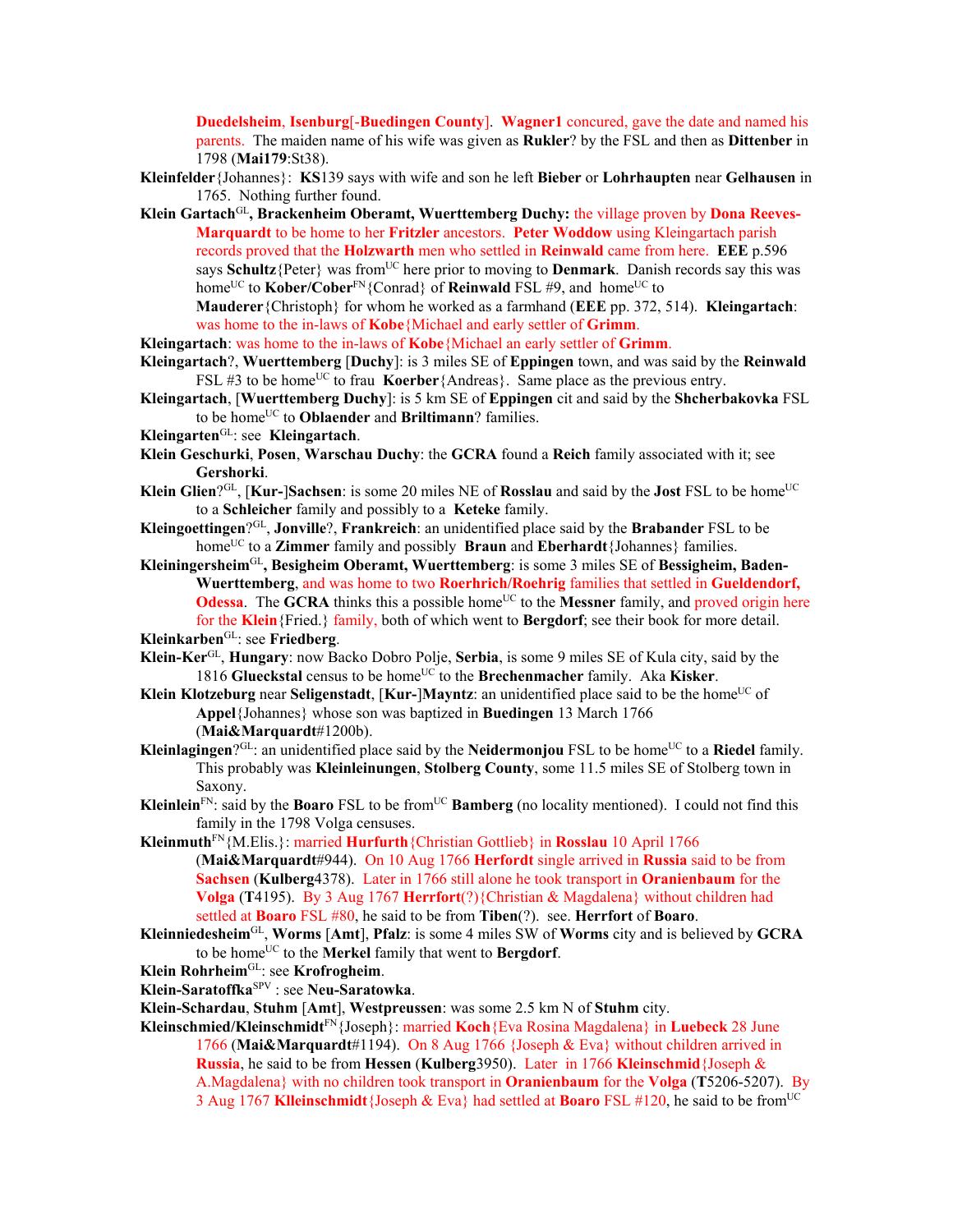**Hessen** (no locality mentioned). I could not find this family in the 1798 Volga censuses .

- Kleinschmidt{A.Catharina}: from<sup>UC</sup> Burgbracht married Schneider{Johannes} 10 May 1766 in **Buedingen** (**Mai&Marquardt**#627). **KS**139 has **Burgbracht** near **Buedingen** and {Katharina}, and has the wrong year: 1765. Not found in any later source.
- **Kleinshnis**?{A.Marg}: in 1784 this woman, the widow of some **Becker** left **Luzern** as the wife of **Diehl**{Jacob} who had been 12 when he was recorded with his father {Anton}and sister {Anna}in the Recruiter Beauregard's list (Lk79) as having come from<sup>UC</sup> Neustadt; she and {Jacob} were accompanied by 3 of her **Becker** children {Elisabeth, A.Maria, and Jakob} (**Mai1798**:Mv1609).
- **Kleinstadt/Kleistadt**GL, **Hanau County**: said by the **Walter** FSL to be homeUC to **Gertman**, **Gertmann** and **Hartman** families. Confirmed by the **Walter Research Group** as being **Hartmann** families coming from **Kleestadt, Hanau County** (now **Hessen**).
- **Kleinstadt, Holstein**: an unidentified place said by the **Warenburg** FSL to be home<sup>UC</sup> to a Petersen family. And the country is not clear either – could be one of two duchies.
- **Kleinsteinhausen**<sup>GL</sup>, [**Kur-**]**Mainz**: an unidentified place said by the **Goebel** FSL to be home<sup>UC</sup> to a **Konrad** family. The only place of this name that I can find is some 5 miles SE of **Zweibruecken**, which was not in **Kurmainz**.

**Klein Vollstedt**GL: see **Klein, Holstein**.

**Kleinwein**: an unidentified place said by the **Susannental** FSL to be home<sup>UC</sup> to a Nameless{Nicolaus}.

- **Kleistadt**GL**, Hanau County**: see **Kleinstadt**.
- **Klekar**?FN: see **Glocker**.

**Kleman** FN: see **Klehmann**.

- **Klemens** FN: see **Clemens**.
- **Klement**{Gottfried}FN: he is mentioned in **Rosenheim** in 1788 and a daughter is listed there in 1788 and elsewhere in 1798 (Mv2457, Ks109) but I cannot find them in any FSL.
- **Klement**{Anna}FN: I could not find them in any published FSL but this widow was said to have moved from **Schulz** to **Rosenheim** in 1785 and to have lived in **Pobochnaja** in 1798 (**Mai1798**:Mv2657 and Pb3).

**Klemer** FN: see **Kletter**.

- **Klemintz**?<sup>GL</sup>, **Sachsen**: an unidentified place said by the **Lauwe** FSL to be home<sup>UC</sup> to a **Kraemer** family. Might this be Chemnitz which is 19 miles NE of **Zwickau**.
- **Klemm**FN: said by the **Jost** FSL to be fromUC **Leipzig**, **Sachsen**.

**Klemmer**FN: see **Kletter**.

**Klenck/Klinck/Klents/Kling**{Samuel}: using **LDS** Films #1056825, 1056809, & 1056833 Corina **Hirt**  found that on 15 Oct 1757 in **Dobel, Neuenbuerg** some 10 km SW of **Pforzheim** he had married **Schoenthaler**{A.Maria} who on 24 Feb 1738 had been baptized a daughter of {J.Michael} and wife **Karcher**{Magdalena} in **Feldrennach, Straubenhardt** some 14 km W of **Pforzheim**; they had two children born in **Herrenalb**, some 22 miles SW of **Pforzheim**. From<sup>UC</sup> Wuerttemberg, arrived at **Flensburg, Schleswig Royal Duchy** in June 1762. In May 1765 with wife and 2 children he asked permission to leave **Denmark**. Before 1775 they had settled in **Grimm** (1775 census #50) (**EEE** p.477). In 1798 still in **Grimm** they were recorded as **Kling**{Samuel} and wife **Schendler**{A.Maria} (**Mai1798**:Gm22); their daughter was also recorded as a **Kling**  (Gm173).

**Klents**FN: see **Klenck**.

**Klenzendorf**{Friedrich}: **Kulberg**188.1 said he was single from<sup>UC</sup> Lenzen and gone to Livonia.

**Klepfler** {A.Elis.}: daughter of {Christoph} of<sup>UC</sup> **Wasserberndorf** married **Pelcher** {Anton Martin} in **Woehrd** 7 May 1766 (**Mai&Marquardt**#805). Not found in any later source.

**Klephahn**<sup>FN</sup>: see **Klepphahn**.**Klepphorn**<sup>FN</sup>: said by the **Graf** FSL to be from<sup>UC</sup> **Nordhausen**. **Klepper**FN: see **Klapper**.

**Klepphahn**<sup>FN</sup>: said by the **Mariental** FSL to be from<sup>UC</sup> **Eger**. The name was later spelled **Klephahn** (**Mai1798**:Mv1646).

**Klept**FN: this family name was found recorded in **Kroppach** marriage records 1762-1767; see **Flegel** trip.  $Kler<sup>2FN</sup>$ : said by the **Leichtling** FSL to be from<sup>UC</sup> **Fulda** (no locality mentioned).

**Klerona**FN: said by the Kromm version of the **Jagodnaja Poljana** FSL to have come fromUC **Truppen, Swedish Pommerania**. Spelled **Klevono** by Scheuerman.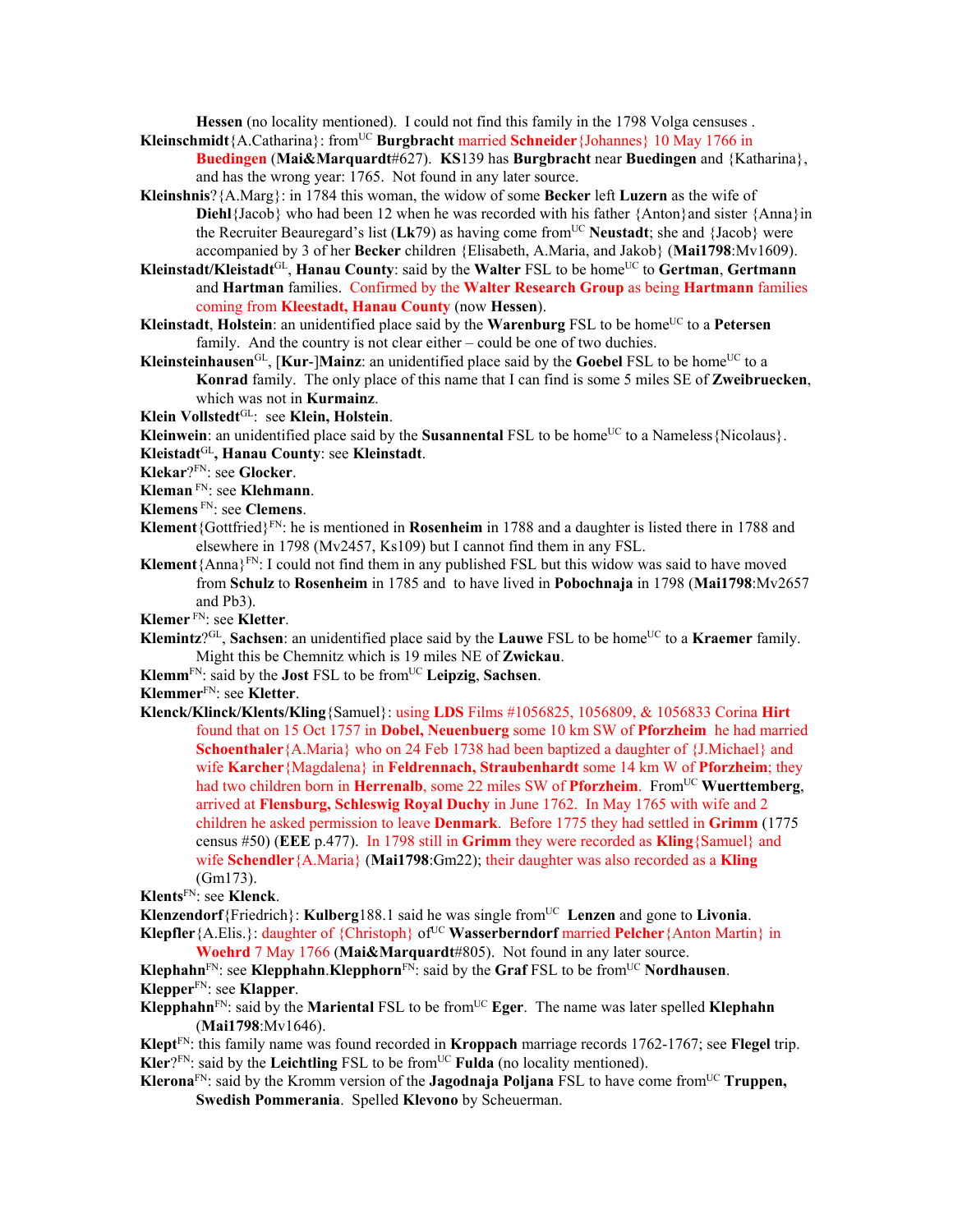- **Klesinberg**? GL: an unidentifed place said by the **Lauwe** FSL to be home<sup>UC</sup> to a **Timler** family. Kuhlberg says it was in **Ansbach** state.
- **Kless/Kles**FN{J.Heinrich}: not found in **Kulberg** or in T. By 16 Sept 1767 **Kles**, wife {Gertrude}, and 3 step-children (**Luft**{Johannes & A.Maria and **Loch**{Johannes}) arrived at **Jagodnaja Poljana**  FSL #17, 17a, &17b, **Kles** said to be from **Ulfa**, **Hessen-Darmstadt**. Not found in **Mai1798**.
- **Kless**{Nicolaus}: on 17 June 1766 he arrived single in **Russia**, he said to be from **Hanau** (**Kulberg**#1071). No further information.
- **Klestadt**GL: see **Kleinstadt**.
- **Klett**FN: this family spent some time in Glueckstal and was said by KS:332-33 to be from **Schwieberdingen**, **Ludwigsburg** [**Amt**], **Wuerttemberg** which origin was verified by the **GRCA** using FHL 1,056,754; see their book for detail.
- **Kletter/Cletter**FN{Conrad}: Danish records say this man of the Reformed faith arrived in **Juetland Royal Province** (no date given); in Dec. 1761 he with wife and 2 children settled in Julianaheede Colony J6, leaving for **Russia** in June 1763, later settling in **Riebensdorf** colony, **Woronesh** (EEE p. 271, for more detail see this). Said by the **Anton** FSL  $\#19$  to be from<sup>UC</sup> **Alzey Oberamt**, **Kurpfalz**. In 1798 spelled both **Kletter** and **Klemer** (when the wife's maiden name was given as **Feit**) (**Mai1798**:Lw1 and 31) as well as **Klemmer** (An24).
- **Kletterer** FN: said by the **Seelmann** FSL to be from<sup>UC</sup> **Eschenbach**. I did not locate them or any descendants in **Mai1798**.
- **Kleustch**, **Anhalt-Dessau**: one mile S of **Soellnitz** this was home to **Gruen**{Heinrich} who took his family to **Kano** (FSL #8).
- **Klevono**FN: said by the Scheuerman version of the **Jagodnaja Poljana** FSL to be have come fromUC **Truppen, Swedish Pommerania** later than the first settlers (p.137). See **Klerono**.
- **Klewitz**{Maria}: married **Dittmann**{Stephan} in **Rosslau** 24 June 1765, no origin given (**Mai&Marquardt**#864). I did not find them in any any later source.

**Kleyn**: go to **Klein**.

- **Klieburg**, **Saxony**: (**Vogt**); This is probably **Markkleeburg** some 4.5 miles S of **Leipzig** centre.
- **Klimbach**GL: see **Climbach**.
- **Klin**? FN: the 1798 **Norka** census says this is the maiden name of the **Schmidt** from **Hanau** (**Mai1798**:Nr46).
- **Klin**?FN: the 1798 **Norka** census gives this as the maiden name of the wife of an Isenburger **Schleiger** (**Mai1798**:Nr45).
- **Klinck**FN: also see **Klenck** and **Kling**.
- **Klinek**{A.Barbara}: fromUC **Fulda [Bishopric] Happel**{Johannes} married **Happel**{Johannes}17 July 1766 in **Luebeck (Mai&Marquardt**#265). Not found in any later source.
- **Klinen**<sup>GL</sup>, **Kurpfalz**: said by the **Walter** FSL to be home<sup>UC</sup> to a (**Folk** family. The **Walter Research Project** has identified this as a **Volk** family from **Klingen, Rhineland-Palatinate**.
- Kling {J.Adam}: Lutheran, from<sup>UC</sup> Hessen-Darmstadt Landgraviate arrived at Fridericia, Juetland **Royal Province** in Nov 1760. In Dec 1764 with his **Hoffmeister** wife {A.Catharina} and 2 children he last reregistered in **Denmark**. Before 1775 they had settled in **Beideck** (1775 census #30) (**EEE** pp.477-478). **Kulberg** #179 says he, his wife and son {Johannes} arrived at **Oranienbaum** in May 1766, when many of the other passengers went to **Livonia**. In 1798 his widow said to be from **Kutter** like her new husband and a married daughter are in **Beideck** #77.
- **Kling/Klinck**FN{Andreas}: said by one or both versions of the **Balzer** FSL #43 to be from **Isenburg**  [**County**]. **Bonner** proved he was baptized and married in **Duedelsheim**, **Isenburg- Buedingen** [**County**], and proved that his wife was a **Ruth** baptized in **Calbach**. **Wagner1** concured and gave both dates, plus his parents. The maiden name of frau Kling was given as **Rutt** in 1798 (**Mai1798**:Bz81).
- Kling<sup>FN</sup>{J.Georg}: Of the Reformed faith, from<sup>UC</sup> Bammental, Dilsberg Unteramt, Heidelberg **Oberamt, Kurpfalz**, arrived at **Fridericia, Juetland Royal Province** in May1760. With wife {M.Catharina}and 3 daughters he last reregistered in **Denmark** in January 1765 and later appeared in the church books of **Neu-Saratowka** colony near **St. Petersburg** (**EEE** p.478).
- **Klingbach**GL, [**Kurbayern**]: is about 13 miles NE of Straubing city, and said by the **Paulskaya** FSL to be home<sup>UC</sup> to a **Schnet** family.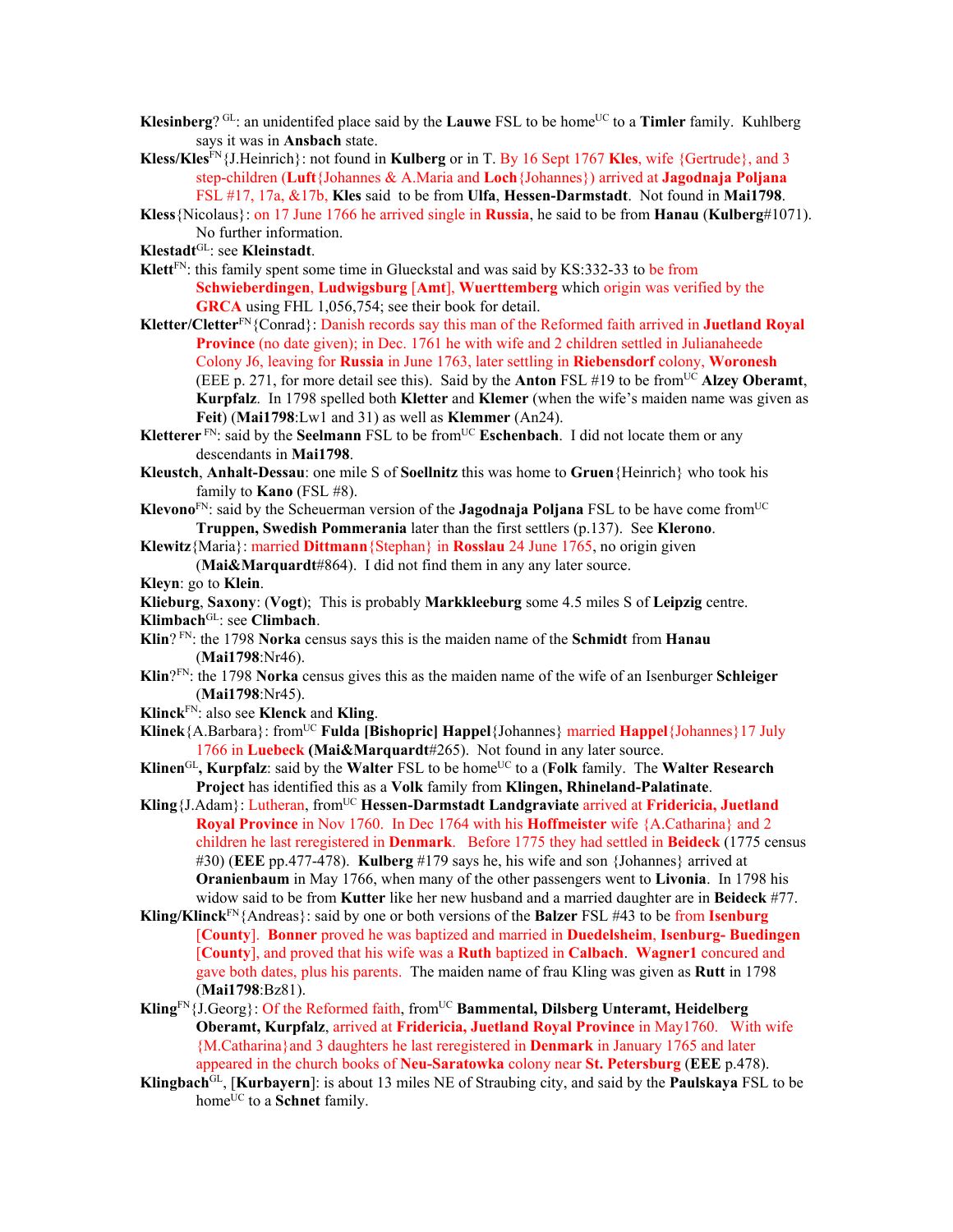- **Klinge**FN: said by the **Reinwald** FSL to be an orphan in the **Ruppel**{Phillip} household. Spelled **Klinger** in 1794 and 1798 (**Mai1798**:Mv2418, Ks7).
- **Klingen**<sup>GL</sup>: an unidentified place said by the **Bettinger** FSL to be home<sup>UC</sup> to a **Krege** family. There are at least two Klingen in **Baden-Wuerttemberg** and four in **Bavaria**.

**Klingen**GL, **Kurpfalz**: is some 20 miles SW of **Speyer, Rhineland-Palatinate**. See **Klinen**.

- **Klingenmuenster**GL, **Bergzabern** [**Amt**], **Rheinpfalz** [this was taken by France in 1794 and ceded to Bavaria in 1816]: is some 2.5 miles N of **Bad Bergzabern**, and was proven by **GCRA** to be home to the **Schnabel** family that went to **Glueckstal** and **Kassel**, and to the **Pohl** sisters who married men of **Glueckstal** and **Kassel**. See the **GCRA** book for more details.
- **Klinger**<sup>FN</sup>: said by the **Reinhard** FSL to be from<sup>UC</sup> **Eding**?, **Wenenburg**?, with **Mertz** step-children in the household. I could not find this **Klinger** family in **Mai1798**.
- **Klinger**<sup>FN</sup>: the wife was said by the **Reinhard** FSL to be from<sup>UC</sup> **Flor**?, **Isenburg**; she must earlier have married a **Mertz** since there were **Mertz** step-children in the household.
- **Klinger**FN: also see **Klinge**.
- **Klingerstein**<sup>FN</sup>: said by the **Bauer** FSL to be from<sup>UC</sup> Weiterstadt, Darmstadt. I could not find them in **Mai1798**.
- **Klingmann**FN: arrived in SouthRussia in 1819; later settled in **Gueldendorf, Odessa**; family records found by **Curt Renz** in **Gau Angelloch, Bammental Amt, Baden**.

**Klink**FN: see **Kling**.

- **Klinkhefer**<sup>FN</sup>: said by the **Boaro** FSL to be from<sup>UC</sup> **Gumerthausen**(?). I could not find this family in the 1798 Volga censuses.
- **Klinstadt**(?)<sup>GL</sup>, **Holstein**: an unidentified place said by the **Dinkel** FSL to be home<sup>UC</sup> to **Heckster**? and **Stephan** families.
- **Klipfel**FN: listed in the **Bergdorf** 1816 census (**KS**:661, 333) without origin. The **GCRA** knows from **FHL**(1,189,605) that there was a Klipfel with the right name of the right age born in **Weisweil**, **Emmendingen** [**Amt**], **Baden**, but so far have been unable to prove the connection, and there is some evidence that this man came from **Kirchheim**. See the **GCRA** book for more detail.
- **Klippert** {J.Philip}: the 1766 **T**6086 says this single man was from<sup>UC</sup> **Isenburg** accompanied by a brother, a sister, and their mother  $\{Anna\}$ . The **Walter** FSL #92 says the mother  $\{ Elisabeth\}$  from<sup>UC</sup> **Kreims**?, **Hesse-Darmstadt** is head of the household which includes her three children. A german researcher commission by Ed Wagner has so far (2011) been unable to find these people in **Crainfeld**, [**Hessen**-**Darmstadt Landgraviate**] records but has find {Paulus} and wife **Gans**{Susanna} the parents of **Klippert**{A.Susanna M.} wife of **Wacker**{J.Paul} of **Frank**.The **Walter Research Group** has identified this as a **Klippert** family from<sup>UC</sup> $(?)$ .

**Klitsch**FN: see **Glitsch**.

**Klitten**, **Wittenberg**<sup>[?]</sup>: an unidentified place, said by the **Galka** FSL to be home<sup>UC</sup> to a **Krebs** family. The only **Klitten** I can find was in **Kursachsen** 21 miles NW of **Goerlitz** city.

**Kljutschi**<sup>VV</sup>: an alternative spelling of the Russian name for **Moor**<sup>VV</sup>.

- **Klobedanz**<sup>FN</sup>: said by the **Norka** FSL to be from<sup>UC</sup> **Isenburg** (no locality mentioned). In 1798 the family name was spelled **Kloberdanz** and the maiden name of the wife is later said to be **Stimpener**? (**Mai1798**:Nr56). For other family members in 1798 see Nr192 and 207.
	-
- **Kloberdanz**<sup>FN</sup>: said by the **Rothammel** FSL to be from<sup>UC</sup> Alzey, **Kurfalz**.
- **Kloberdanz**RN, Dr. and Mrs. Timothy: originally identified the home town of the **Rothammel Appelhanz**  family.
- **Kloberdanz**FN: also see **Klobedanz**.

**Klock**FN: go to **Glock**.

- **Klockmann**:{Jakob/J.Jacob}: married **Nehlsen/Nehls**{M.Elisabeth} 16 Oct 1766 in **Luebeck**  (**Mai&Marquardt**#38). **KS**139 has {Jakob}. Not found in any later source.
- **Kloeckler**FN: said by the 1798 **Rosenheim** census to be the maiden name of frau **Doerr**.
- **Kloepfer**FN: using FHL#193,765, the GCRA verified origin in **Alt Leiningen**, **Gruenstadt** [**Amt**], **Pfalz**, and they found a record saying this woman died in Neu-Glueckstal in 1876, but otherwise cannot find the family in any of the Glueckstal mother coloneis; see their book for detail.
- **Kloes**{Juliana}: see **Cloes**{Juliana}.

**Klooz**FN: the **GCRA** proved this widow (nee **Heege**) was from **Hausen-an-der-Zaber**, and later died in